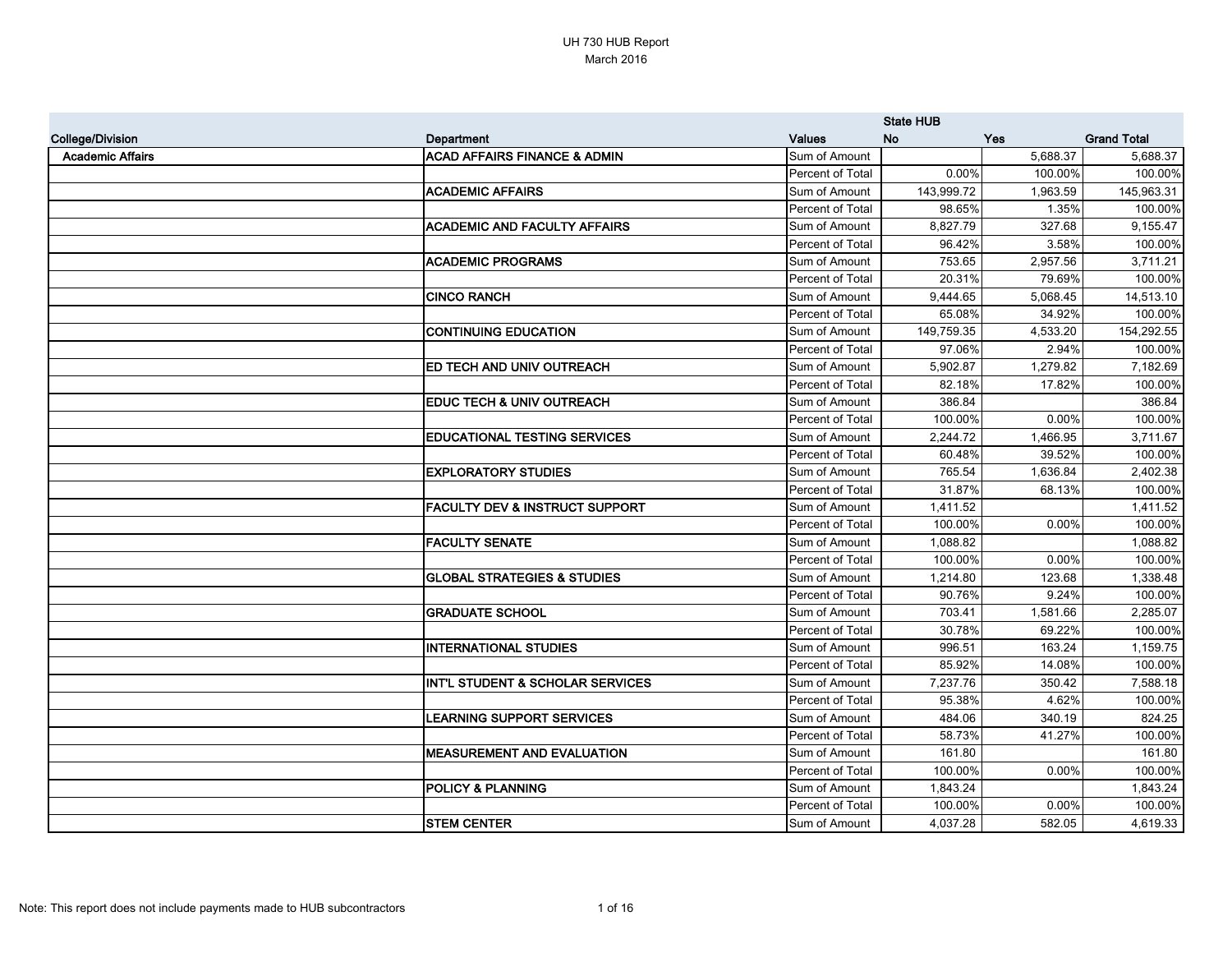|                                          |                                      |                  | <b>State HUB</b> |           |                    |
|------------------------------------------|--------------------------------------|------------------|------------------|-----------|--------------------|
| <b>College/Division</b>                  | Department                           | <b>Values</b>    | <b>No</b>        | Yes       | <b>Grand Total</b> |
| <b>Academic Affairs</b>                  | <b>STEM CENTER</b>                   | Percent of Total | 87.40%           | 12.60%    | 100.00%            |
|                                          | <b>STRATEGIC ENROLLMENT PLANNING</b> | Sum of Amount    | 10,000.00        | 225.02    | 10,225.02          |
|                                          |                                      | Percent of Total | 97.80%           | 2.20%     | 100.00%            |
|                                          | <b>TRANSFER ADVISING PROGRAM</b>     | Sum of Amount    |                  | 65.00     | 65.00              |
|                                          |                                      | Percent of Total | 0.00%            | 100.00%   | 100.00%            |
|                                          | <b>UH ENERGY</b>                     | Sum of Amount    | 9,668.85         | 5,188.96  | 14,857.81          |
|                                          |                                      | Percent of Total | 65.08%           | 34.92%    | 100.00%            |
|                                          | UH OFF-CAMPUS SUPPORT                | Sum of Amount    | 4,483.43         | 774.91    | 5,258.34           |
|                                          |                                      | Percent of Total | 85.26%           | 14.74%    | 100.00%            |
|                                          | <b>UH SUGAR LAND</b>                 | Sum of Amount    | 52,966.32        | 25,678.44 | 78,644.76          |
|                                          |                                      | Percent of Total | 67.35%           | 32.65%    | 100.00%            |
|                                          | UNDERGRADUATE ACADEMIC AFFAIRS       | Sum of Amount    | 3,163.15         |           | 3,163.15           |
|                                          |                                      | Percent of Total | 100.00%          | 0.00%     | 100.00%            |
|                                          | UNDERGRADUATE STUDENT SUCCESS        | Sum of Amount    | 1,535.30         | 154.65    | 1,689.95           |
|                                          |                                      | Percent of Total | 90.85%           | 9.15%     | 100.00%            |
|                                          | UNDERGRADUATE STUDENT SUCCESS CTR    | Sum of Amount    | 161.80           |           | 161.80             |
|                                          |                                      | Percent of Total | 100.00%          | 0.00%     | 100.00%            |
|                                          | <b>WRITING CENTER</b>                | Sum of Amount    | 306.51           | 179.85    | 486.36             |
|                                          |                                      | Percent of Total | 63.02%           | 36.98%    | 100.00%            |
| Academic Affairs Sum of Amount           |                                      |                  | 423,549.69       | 60,330.53 | 483,880.22         |
| <b>Academic Affairs Percent of Total</b> |                                      |                  | 87.53%           | 12.47%    | 100.00%            |
| <b>Administration and Finance</b>        | <b>ADMINISTRATION &amp; FINANCE</b>  | Sum of Amount    | 13,982.62        | 2,260.37  | 16,242.99          |
|                                          |                                      | Percent of Total | 86.08%           | 13.92%    | 100.00%            |
|                                          | <b>AUXILIARY SERVICES OPERATIONS</b> | Sum of Amount    | 4,720.62         |           | 4,720.62           |
|                                          |                                      | Percent of Total | 100.00%          | 0.00%     | 100.00%            |
|                                          | <b>BUDGET</b>                        | Sum of Amount    | 354.29           |           | 354.29             |
|                                          |                                      | Percent of Total | 100.00%          | 0.00%     | 100.00%            |
|                                          | <b>BUSINESS SERVICES</b>             | Sum of Amount    | 553.49           | 1,727.54  | 2,281.03           |
|                                          |                                      | Percent of Total | 24.26%           | 75.74%    | 100.00%            |
|                                          | <b>BUSINESS SERVICES SITE II</b>     | Sum of Amount    | 3,780.07         | 874.73    | 4,654.80           |
|                                          |                                      | Percent of Total | 81.21%           | 18.79%    | 100.00%            |
|                                          | <b>CENTRAL FACILITY SERVICES</b>     | Sum of Amount    | 4,947.25         | 638.29    | 5,585.54           |
|                                          |                                      | Percent of Total | 88.57%           | 11.43%    | 100.00%            |
|                                          | <b>COUGAR CARD</b>                   | Sum of Amount    | 12,936.31        | 240.45    | 13,176.76          |
|                                          |                                      | Percent of Total | 98.18%           | 1.82%     | 100.00%            |
|                                          | DEPT OF PUBLIC SAFETY ADMINIST       | Sum of Amount    | 43,869.47        |           | 43,869.47          |
|                                          |                                      | Percent of Total | 100.00%          | 0.00%     | 100.00%            |
|                                          | <b>EMERGENCY MANAGEMENT</b>          | Sum of Amount    |                  | 818.30    | 818.30             |
|                                          |                                      | Percent of Total | 0.00%            | 100.00%   | 100.00%            |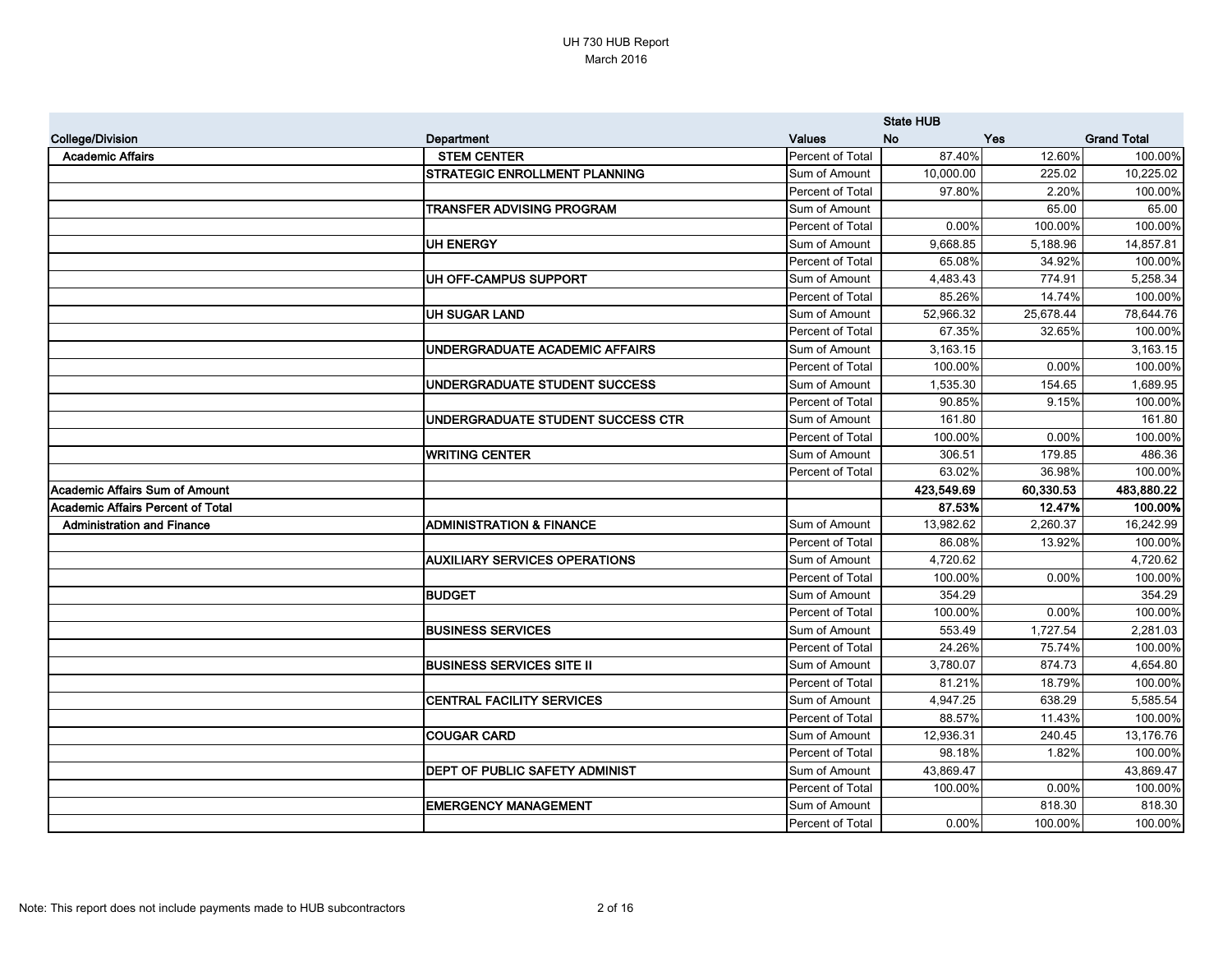|                                   |                                                     |                         | <b>State HUB</b> |            |                    |
|-----------------------------------|-----------------------------------------------------|-------------------------|------------------|------------|--------------------|
| <b>College/Division</b>           | Department                                          | <b>Values</b>           | <b>No</b>        | Yes        | <b>Grand Total</b> |
| <b>Administration and Finance</b> | <b>ENTERPRISE SYSTEMS</b>                           | Sum of Amount           | 96,258.85        | 6,675.06   | 102,933.91         |
|                                   |                                                     | Percent of Total        | 93.52%           | 6.48%      | 100.00%            |
|                                   | <b>ENV HEALTH &amp; LIFE SAFETY</b>                 | Sum of Amount           | 655.42           | 310.87     | 966.29             |
|                                   |                                                     | <b>Percent of Total</b> | 67.83%           | 32.17%     | 100.00%            |
|                                   | <b>FACILITIES MANAGEMENT</b>                        | Sum of Amount           | 6,014.35         | 52,102.42  | 58,116.77          |
|                                   |                                                     | Percent of Total        | 10.35%           | 89.65%     | 100.00%            |
|                                   | <b>FACILITIES OPERATION &amp; MAINT</b>             | Sum of Amount           | 40,128.65        | 1,284.89   | 41,413.54          |
|                                   |                                                     | Percent of Total        | 96.90%           | 3.10%      | 100.00%            |
|                                   | <b>FACILITIES PLANNING &amp; CONSTRUCTION</b>       | Sum of Amount           | 6,004,654.91     | 678,406.91 | 6,683,061.82       |
|                                   |                                                     | Percent of Total        | 89.85%           | 10.15%     | 100.00%            |
|                                   | <b>FINANCE-A&amp;F</b>                              | Sum of Amount           | 1,021.29         | 1,712.68   | 2,733.97           |
|                                   |                                                     | Percent of Total        | 37.36%           | 62.64%     | 100.00%            |
|                                   | <b>FINANCIAL REPORTING</b>                          | Sum of Amount           |                  | 289.56     | 289.56             |
|                                   |                                                     | Percent of Total        | 0.00%            | 100.00%    | 100.00%            |
|                                   | FIRE LIFE SAFETY SERVICES                           | Sum of Amount           |                  | 1,011.93   | 1,011.93           |
|                                   |                                                     | Percent of Total        | 0.00%            | 100.00%    | 100.00%            |
|                                   | <b>HIGH PERFORMANCE &amp; COMPUTING &amp; NETWK</b> | Sum of Amount           | 4,349.51         |            | 4,349.51           |
|                                   |                                                     | Percent of Total        | 100.00%          | 0.00%      | 100.00%            |
|                                   | <b>HOUSTON PUBLIC MEDIA</b>                         | Sum of Amount           | 98,797.09        |            | 98,797.09          |
|                                   |                                                     | Percent of Total        | 100.00%          | 0.00%      | 100.00%            |
|                                   | <b>HUMAN RESOURCES</b>                              | Sum of Amount           | 2,705.40         | 834.08     | 3,539.48           |
|                                   |                                                     | Percent of Total        | 76.43%           | 23.57%     | 100.00%            |
|                                   | <b>INST - BUSINESS SERVICES</b>                     | Sum of Amount           | 6,862.50         |            | 6,862.50           |
|                                   |                                                     | Percent of Total        | 100.00%          | 0.00%      | 100.00%            |
|                                   | <b>INSTITUTIONAL</b>                                | Sum of Amount           | 31,122.77        |            | 31,122.77          |
|                                   |                                                     | Percent of Total        | 100.00%          | 0.00%      | 100.00%            |
|                                   | <b>KUHA RADIO</b>                                   | Sum of Amount           | 10,119.06        | 705.78     | 10,824.84          |
|                                   |                                                     | Percent of Total        | 93.48%           | 6.52%      | 100.00%            |
|                                   | <b>KUHF RADIO</b>                                   | Sum of Amount           | 120,964.28       | 7,376.12   | 128,340.40         |
|                                   |                                                     | Percent of Total        | 94.25%           | 5.75%      | 100.00%            |
|                                   | <b>MINOR AND PLANNED PROJECTS</b>                   | Sum of Amount           | 228,644.48       | 51,919.20  | 280,563.68         |
|                                   |                                                     | Percent of Total        | 81.49%           | 18.51%     | 100.00%            |
|                                   | <b>MINOR IN-HOUSE CONSTRUCTION</b>                  | Sum of Amount           | 11,957.84        | 29,727.00  | 41,684.84          |
|                                   |                                                     | Percent of Total        | 28.69%           | 71.31%     | 100.00%            |
|                                   | <b>PARKING &amp; TRANSPORTATION OPERATIONS</b>      | Sum of Amount           | 241,496.53       | 15,570.80  | 257,067.33         |
|                                   |                                                     | Percent of Total        | 93.94%           | 6.06%      | 100.00%            |
|                                   | PHY PLANT-AUTOMOTIVE                                | Sum of Amount           | 41,292.75        | 7,299.53   | 48,592.28          |
|                                   |                                                     | Percent of Total        | 84.98%           | 15.02%     | 100.00%            |
|                                   | <b>PHY PLANT-GROUNDS MAINT</b>                      | Sum of Amount           | 68,214.56        |            | 68,214.56          |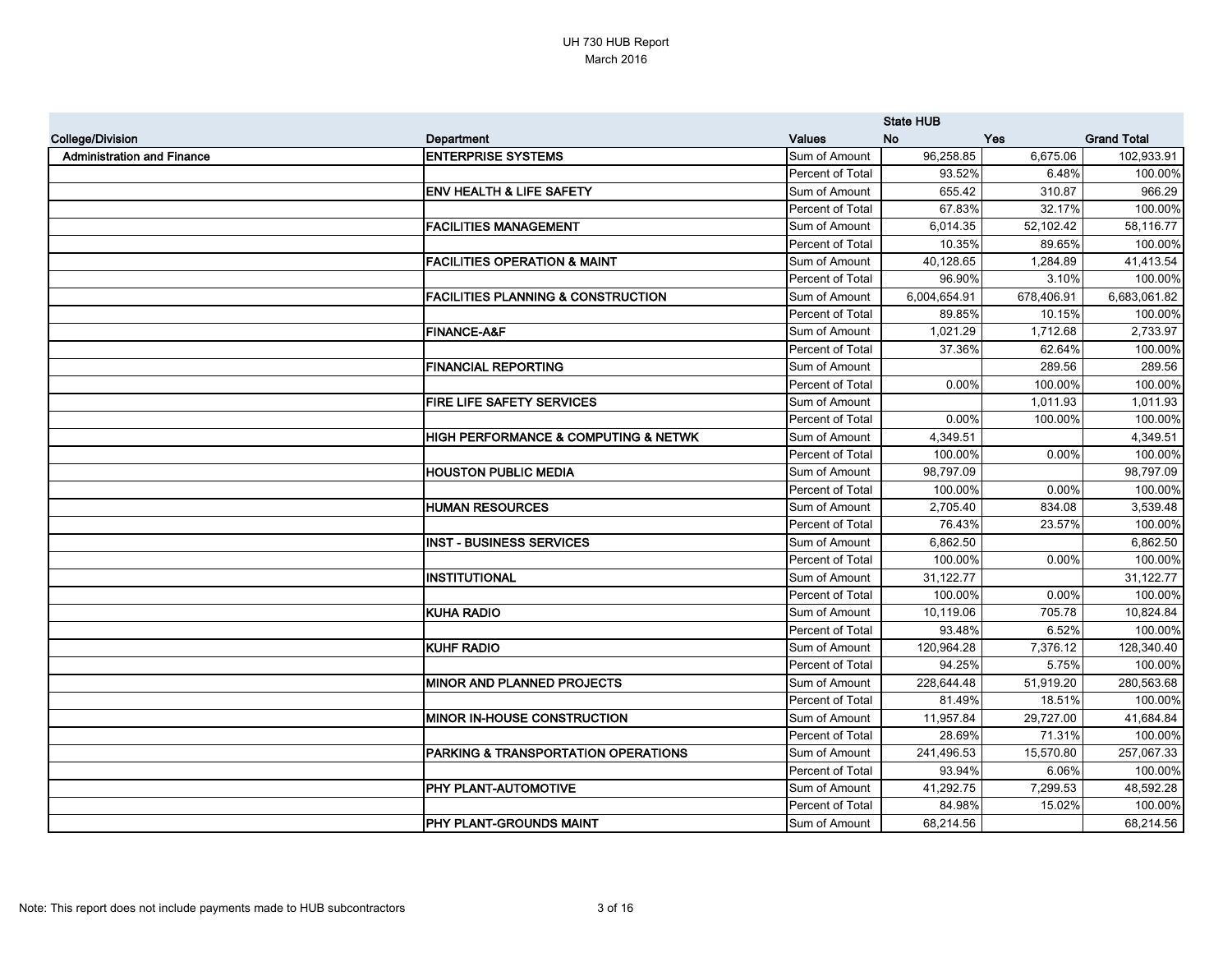|                                             |                                          |                  | <b>State HUB</b> |              |                    |
|---------------------------------------------|------------------------------------------|------------------|------------------|--------------|--------------------|
| <b>College/Division</b>                     | Department                               | <b>Values</b>    | <b>No</b>        | Yes          | <b>Grand Total</b> |
| <b>Administration and Finance</b>           | PHY PLANT-GROUNDS MAINT                  | Percent of Total | 100.00%          | $0.00\%$     | 100.00%            |
|                                             | PHY PLANT-SOLID WASTE                    | Sum of Amount    | 4,711.49         |              | 4,711.49           |
|                                             |                                          | Percent of Total | 100.00%          | $0.00\%$     | 100.00%            |
|                                             | <b>PHYSICAL PLANT</b>                    | Sum of Amount    | 243,301.13       | 287,595.30   | 530,896.43         |
|                                             |                                          | Percent of Total | 45.83%           | 54.17%       | 100.00%            |
|                                             | <b>POLICE</b>                            | Sum of Amount    | 88,776.59        | 7,666.95     | 96,443.54          |
|                                             |                                          | Percent of Total | 92.05%           | 7.95%        | 100.00%            |
|                                             | <b>POSTAL SERVICES OPERATIONS</b>        | Sum of Amount    | 8,685.12         | 158.00       | 8,843.12           |
|                                             |                                          | Percent of Total | 98.21%           | 1.79%        | 100.00%            |
|                                             | PRINTING OPERATIONS                      | Sum of Amount    | 15,716.57        | 401.74       | 16,118.31          |
|                                             |                                          | Percent of Total | 97.51%           | 2.49%        | 100.00%            |
|                                             | PUBLIC SAFETY SYSTEMS                    | Sum of Amount    | 1,668.89         |              | 1,668.89           |
|                                             |                                          | Percent of Total | 100.00%          | 0.00%        | 100.00%            |
|                                             | <b>PURCHASED UTILITIES</b>               | Sum of Amount    | 724.75           |              | 724.75             |
|                                             |                                          | Percent of Total | 100.00%          | 0.00%        | 100.00%            |
|                                             | <b>REAL ESTATE SERVICES</b>              | Sum of Amount    | 2,500.00         | 234.03       | 2,734.03           |
|                                             |                                          | Percent of Total | 91.44%           | 8.56%        | 100.00%            |
|                                             | <b>SERVICE LEVEL AGREEMENT</b>           | Sum of Amount    |                  | 266,696.68   | 266,696.68         |
|                                             |                                          | Percent of Total | 0.00%            | 100.00%      | 100.00%            |
|                                             | <b>STUDENT BUSINESS SERVICES</b>         | Sum of Amount    | 14,044.20        | 2,560.34     | 16,604.54          |
|                                             |                                          | Percent of Total | 84.58%           | 15.42%       | 100.00%            |
|                                             | <b>TECHNOLOGY SERVICES &amp; SUPPORT</b> | Sum of Amount    | 362,035.10       | 37,938.08    | 399,973.18         |
|                                             |                                          | Percent of Total | 90.51%           | 9.49%        | 100.00%            |
|                                             | TV PUBLIC BROADCASTING                   | Sum of Amount    | 126,932.29       | 6,703.32     | 133,635.61         |
|                                             |                                          | Percent of Total | 94.98%           | 5.02%        | 100.00%            |
|                                             | UH SPORTS & ENTERTAINMENT SVC            | Sum of Amount    | 44,075.45        |              | 44,075.45          |
|                                             |                                          | Percent of Total | 100.00%          | 0.00%        | 100.00%            |
|                                             | <b>UIT SECURITY</b>                      | Sum of Amount    |                  | (1,056.66)   | (1,056.66)         |
|                                             |                                          | Percent of Total | 0.00%            | 100.00%      | 100.00%            |
|                                             | UNIV PROPERTY SERVICES OPERATIONS        | Sum of Amount    | 301,338.00       |              | 301,338.00         |
|                                             |                                          | Percent of Total | 100.00%          | $0.00\%$     | 100.00%            |
|                                             | UNIVERSITY INFORMATION TECHNOLOGY        | Sum of Amount    | 1,827.02         |              | 1,827.02           |
|                                             |                                          | Percent of Total | 100.00%          | $0.00\%$     | 100.00%            |
| Administration and Finance Sum of Amount    |                                          |                  | 8,316,740.96     | 1,470,684.29 | 9,787,425.25       |
| Administration and Finance Percent of Total |                                          |                  | 84.97%           | 15.03%       | 100.00%            |
| Architecture                                | <b>ARCHITECTURE</b>                      | Sum of Amount    | 6,480.62         |              | 6,480.62           |
|                                             |                                          | Percent of Total | 100.00%          | $0.00\%$     | 100.00%            |
|                                             | <b>COMMU DESIGN CNTR SUSAN ROGERS</b>    | Sum of Amount    | 53.39            |              | 53.39              |
|                                             |                                          | Percent of Total | 100.00%          | $0.00\%$     | 100.00%            |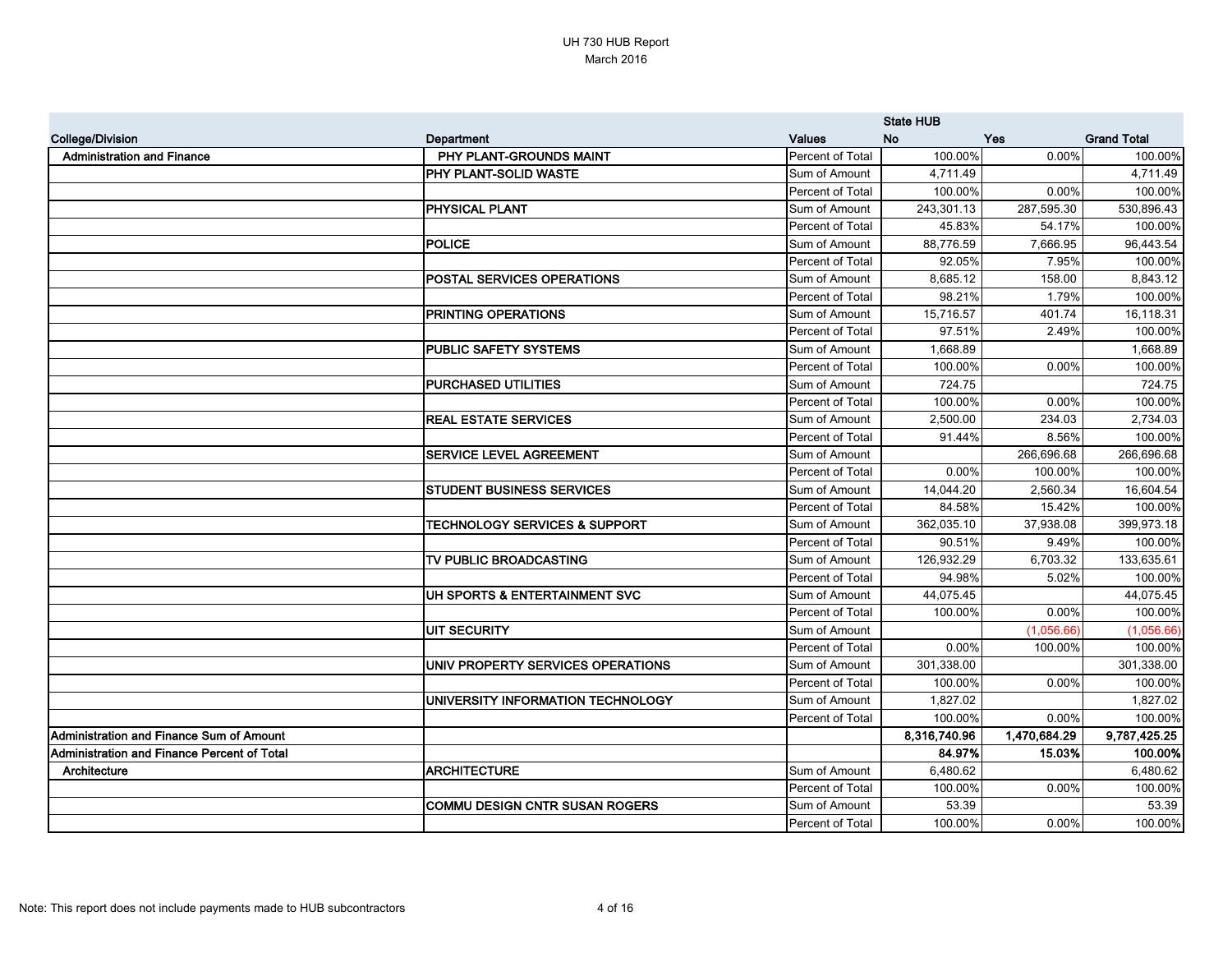|                                |                                             |                  | <b>State HUB</b> |           |                    |
|--------------------------------|---------------------------------------------|------------------|------------------|-----------|--------------------|
| <b>College/Division</b>        | Department                                  | <b>Values</b>    | No               | Yes       | <b>Grand Total</b> |
| Architecture                   | <b>DEAN, ARCHITECTURE</b>                   | Sum of Amount    | 57,342.37        | 2,598.51  | 59,940.88          |
|                                |                                             | Percent of Total | 95.66%           | 4.34%     | 100.00%            |
| Architecture Sum of Amount     |                                             |                  | 63,876.38        | 2,598.51  | 66,474.89          |
| Architecture Percent of Total  |                                             |                  | 96.09%           | 3.91%     | 100.00%            |
| <b>Business Administration</b> | <b>ACCOUNTANCY AND TAXATION</b>             | Sum of Amount    | 6,344.27         | 607.43    | 6,951.70           |
|                                |                                             | Percent of Total | 91.26%           | 8.74%     | 100.00%            |
|                                | <b>ACCOUNTING CERTIFICATE PROGRAM</b>       | Sum of Amount    | 1,092.03         | 7.82      | 1,099.85           |
|                                |                                             | Percent of Total | 99.29%           | 0.71%     | 100.00%            |
|                                | <b>BAUER CAREER SERVICES CTR</b>            | Sum of Amount    | (866.83)         | 3,164.25  | 2,297.42           |
|                                |                                             | Percent of Total | $-37.73%$        | 137.73%   | 100.00%            |
|                                | <b>BAUER COMMUNICATIONS</b>                 | Sum of Amount    | 3,271.00         |           | 3,271.00           |
|                                |                                             | Percent of Total | 100.00%          | 0.00%     | 100.00%            |
|                                | <b>BAUER DIVISION OF TECHNOLOGY</b>         | Sum of Amount    | 9,880.90         | 1,894.78  | 11,775.68          |
|                                |                                             | Percent of Total | 83.91%           | 16.09%    | 100.00%            |
|                                | <b>BAUER EXTERNAL RELATIONS DEPT</b>        | Sum of Amount    |                  | 143.70    | 143.70             |
|                                |                                             | Percent of Total | 0.00%            | 100.00%   | 100.00%            |
|                                | <b>BAUER GRADUATE PROFESSIONAL PROGRAMS</b> | Sum of Amount    | 3,592.37         | 220.60    | 3,812.97           |
|                                |                                             | Percent of Total | 94.21%           | 5.79%     | 100.00%            |
|                                | <b>CTR FOR EXECUTIVE DEVELOPMENT</b>        | Sum of Amount    | 138.28           |           | 138.28             |
|                                |                                             | Percent of Total | 100.00%          | 0.00%     | 100.00%            |
|                                | <b>DEAN'S OFFICE, BAUER COLLEGE</b>         | Sum of Amount    | 78,196.11        | 1,708.30  | 79,904.41          |
|                                |                                             | Percent of Total | 97.86%           | 2.14%     | 100.00%            |
|                                | <b>DECISION AND INFORMATION SCIEN</b>       | Sum of Amount    | 6,177.33         | 714.56    | 6,891.89           |
|                                |                                             | Percent of Total | 89.63%           | 10.37%    | 100.00%            |
|                                | <b>EXECUTIVE DEGREE PROGRAMS</b>            | Sum of Amount    | 15,594.27        | 1,764.47  | 17,358.74          |
|                                |                                             | Percent of Total | 89.84%           | 10.16%    | 100.00%            |
|                                | <b>FINANCE-BAUER COLLEGE</b>                | Sum of Amount    | 14,901.20        | 433.68    | 15,334.88          |
|                                |                                             | Percent of Total | 97.17%           | 2.83%     | 100.00%            |
|                                | <b>IMANAGEMENT-BAUER COLLEGE</b>            | Sum of Amount    | 663.42           | 996.40    | 1,659.82           |
|                                |                                             | Percent of Total | 39.97%           | 60.03%    | 100.00%            |
|                                | <b>MARKETING-BAUER COLLEGE</b>              | Sum of Amount    | 444.60           | 826.66    | 1,271.26           |
|                                |                                             | Percent of Total | 34.97%           | 65.03%    | 100.00%            |
|                                | <b>SALES EXCELLENCE INSTITUTE</b>           | Sum of Amount    | 11,890.84        | 2,410.59  | 14,301.43          |
|                                |                                             | Percent of Total | 83.14%           | 16.86%    | 100.00%            |
|                                | <b>SMALL BUSINESS DEV CENTER</b>            | Sum of Amount    | 47,544.64        | 90,230.60 | 137,775.24         |
|                                |                                             | Percent of Total | 34.51%           | 65.49%    | 100.00%            |
|                                | <b>UNDERGRAD BUSINESS PROG</b>              | Sum of Amount    | 5,258.14         | 1,179.12  | 6,437.26           |
|                                |                                             | Percent of Total | 81.68%           | 18.32%    | 100.00%            |
|                                | WOLFF CTR FOR ENTREPRENEURSHIP              | Sum of Amount    | 1,184.19         | 664.25    | 1,848.44           |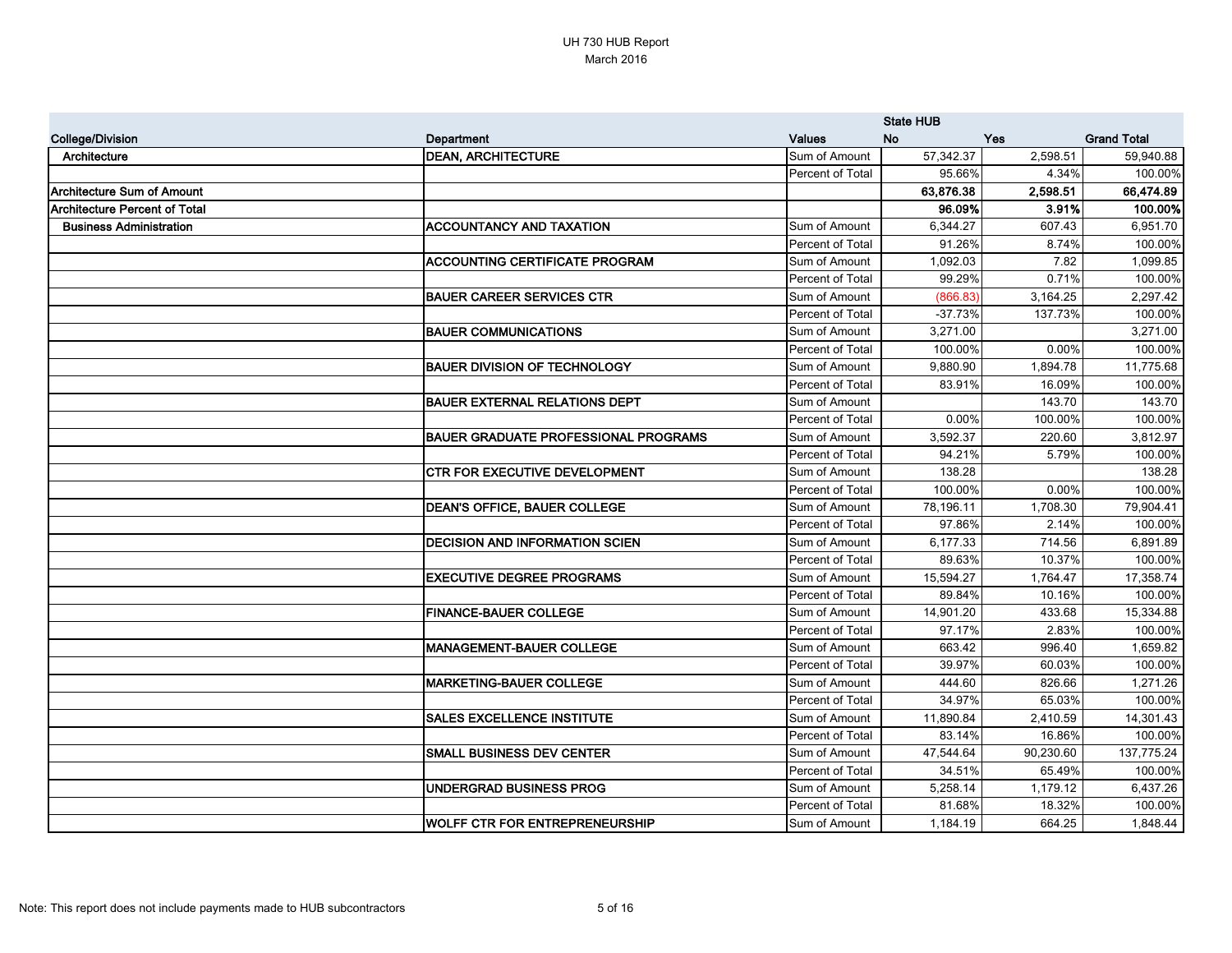|                                              |                                              |                  | <b>State HUB</b> |            |                    |
|----------------------------------------------|----------------------------------------------|------------------|------------------|------------|--------------------|
| <b>College/Division</b>                      | Department                                   | <b>Values</b>    | <b>No</b>        | Yes        | <b>Grand Total</b> |
| <b>Business Administration</b>               | <b>WOLFF CTR FOR ENTREPRENEURSHIP</b>        | Percent of Total | 64.06%           | 35.94%     | 100.00%            |
| <b>Business Administration Sum of Amount</b> |                                              |                  | 205,306.76       | 106,967.21 | 312,273.97         |
| Business Administration Percent of Total     |                                              |                  | 65.75%           | 34.25%     | 100.00%            |
| <b>Chancellor/President</b>                  | <b>BASEBALL</b>                              | Sum of Amount    | 22,093.70        | (68.73)    | 22,024.97          |
|                                              |                                              | Percent of Total | 100.31%          | $-0.31%$   | 100.00%            |
|                                              | <b>COMMUNITY RELATIONS &amp; INST ACCESS</b> | Sum of Amount    | 310.57           | 543.23     | 853.80             |
|                                              |                                              | Percent of Total | 36.38%           | 63.62%     | 100.00%            |
|                                              | FOOTBALL                                     | Sum of Amount    | 11,856.05        | 3,603.47   | 15,459.52          |
|                                              |                                              | Percent of Total | 76.69%           | 23.31%     | 100.00%            |
|                                              | <b>INTERCOLLEGIATE ATHLETICS</b>             | Sum of Amount    | 267,169.09       | 3,178.00   | 270,347.09         |
|                                              |                                              | Percent of Total | 98.82%           | 1.18%      | 100.00%            |
|                                              | <b>MEN'S BASKETBALL</b>                      | Sum of Amount    | 74,719.97        | 3,468.70   | 78,188.67          |
|                                              |                                              | Percent of Total | 95.56%           | 4.44%      | 100.00%            |
|                                              | <b>MEN'S GOLF</b>                            | Sum of Amount    | 1,175.90         |            | 1,175.90           |
|                                              |                                              | Percent of Total | 100.00%          | 0.00%      | 100.00%            |
|                                              | <b>MEN'S TRACK AND FIELD</b>                 | Sum of Amount    | 10,077.38        | 634.55     | 10,711.93          |
|                                              |                                              | Percent of Total | 94.08%           | 5.92%      | 100.00%            |
|                                              | OFFICE EQUAL OPPORTUNITY SRVS                | Sum of Amount    | 738.90           | 58.61      | 797.51             |
|                                              |                                              | Percent of Total | 92.65%           | 7.35%      | 100.00%            |
|                                              | OFFICE OF SPECIAL EVENTS                     | Sum of Amount    | 37,695.93        | 14,891.70  | 52,587.63          |
|                                              |                                              | Percent of Total | 71.68%           | 28.32%     | 100.00%            |
|                                              | <b>PRESIDENT</b>                             | Sum of Amount    | 4,939.68         | 579.14     | 5,518.82           |
|                                              |                                              | Percent of Total | 89.51%           | 10.49%     | 100.00%            |
|                                              | <b>STAFF COUNCIL</b>                         | Sum of Amount    | 1,521.88         | 186.81     | 1,708.69           |
|                                              |                                              | Percent of Total | 89.07%           | 10.93%     | 100.00%            |
|                                              | <b>WOMEN'S BASKETBALL</b>                    | Sum of Amount    | 11,039.81        | 539.01     | 11,578.82          |
|                                              |                                              | Percent of Total | 95.34%           | 4.66%      | 100.00%            |
|                                              | <b>WOMEN'S GOLF</b>                          | Sum of Amount    | 843.07           |            | 843.07             |
|                                              |                                              | Percent of Total | 100.00%          | $0.00\%$   | 100.00%            |
|                                              | <b>WOMEN'S SOCCER</b>                        | Sum of Amount    | 5,306.92         |            | 5,306.92           |
|                                              |                                              | Percent of Total | 100.00%          | 0.00%      | 100.00%            |
|                                              | <b>WOMEN'S SOFTBALL</b>                      | Sum of Amount    | 11,053.93        | 209.76     | 11,263.69          |
|                                              |                                              | Percent of Total | 98.14%           | 1.86%      | 100.00%            |
|                                              | <b>WOMEN'S SWIMMING &amp; DIVING</b>         | Sum of Amount    | 12,179.32        | 3.66       | 12,182.98          |
|                                              |                                              | Percent of Total | 99.97%           | 0.03%      | 100.00%            |
|                                              | <b>WOMEN'S TENNIS</b>                        | Sum of Amount    | 4,718.78         |            | 4,718.78           |
|                                              |                                              | Percent of Total | 100.00%          | 0.00%      | 100.00%            |
|                                              | <b>WOMEN'S VOLLEYBALL</b>                    | Sum of Amount    | 10,085.69        |            | 10,085.69          |
|                                              |                                              | Percent of Total | 100.00%          | $0.00\%$   | 100.00%            |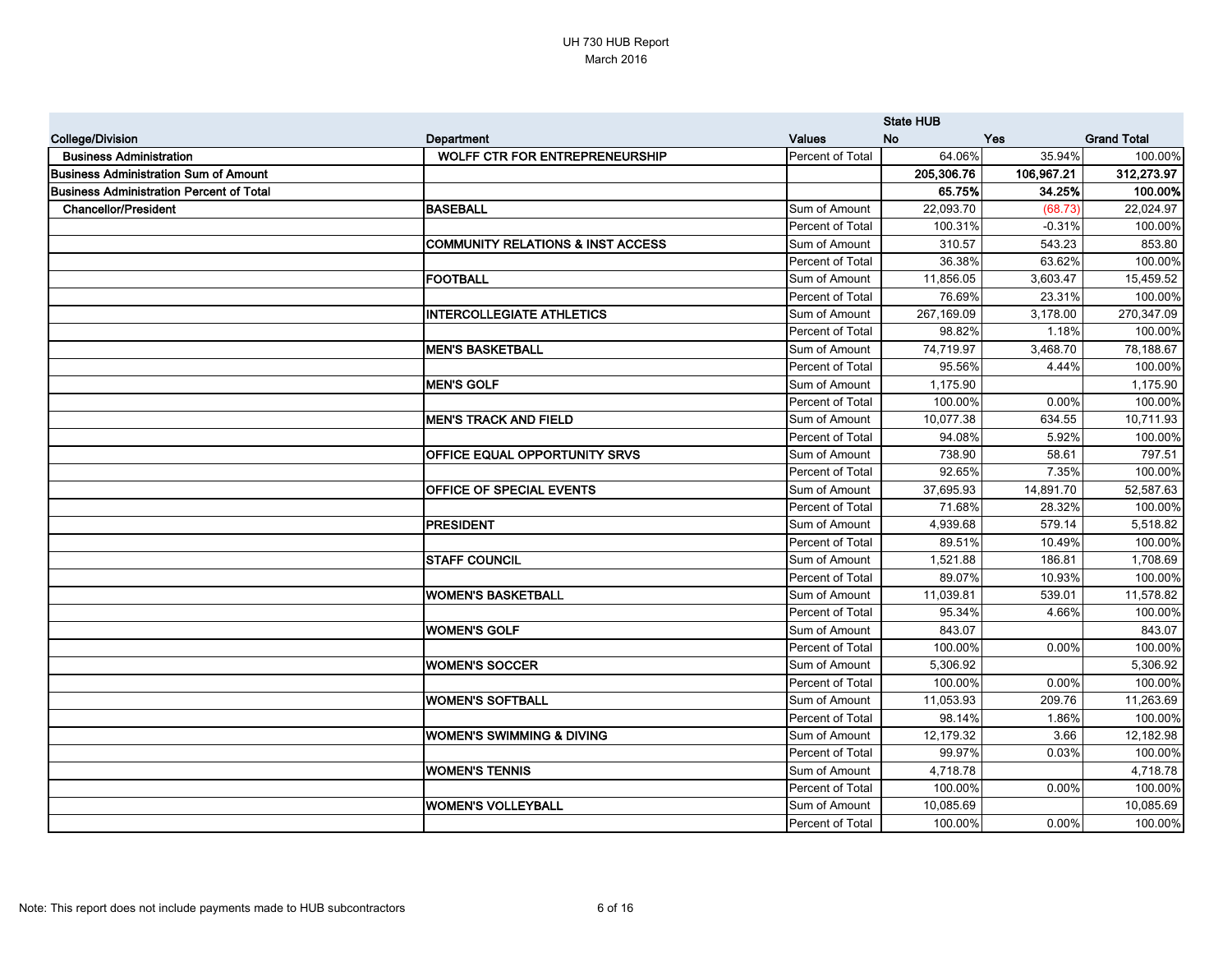|                                              |                                           |                  | <b>State HUB</b> |            |                    |
|----------------------------------------------|-------------------------------------------|------------------|------------------|------------|--------------------|
| <b>College/Division</b>                      | <b>Department</b>                         | <b>Values</b>    | <b>No</b>        | <b>Yes</b> | <b>Grand Total</b> |
| <b>Chancellor/President Sum of Amount</b>    |                                           |                  | 487,526.57       | 27,827.91  | 515,354.48         |
| <b>Chancellor/President Percent of Total</b> |                                           |                  | 94.60%           | 5.40%      | 100.00%            |
| College of the Arts                          | <b>ART</b>                                | Sum of Amount    | 8,027.60         | 1,384.99   | 9,412.59           |
|                                              |                                           | Percent of Total | 85.29%           | 14.71%     | 100.00%            |
|                                              | <b>BAND</b>                               | Sum of Amount    | 5,872.57         |            | 5,872.57           |
|                                              |                                           | Percent of Total | 100.00%          | 0.00%      | 100.00%            |
|                                              | <b>BLAFFER GALLERY</b>                    | Sum of Amount    | 22,140.11        | 186.33     | 22,326.44          |
|                                              |                                           | Percent of Total | 99.17%           | 0.83%      | 100.00%            |
|                                              | <b>CWMCA CENTER FOR THE ARTS</b>          | Sum of Amount    | 64,298.17        | 69.68      | 64,367.85          |
|                                              |                                           | Percent of Total | 99.89%           | 0.11%      | 100.00%            |
|                                              | <b>MUSIC</b>                              | Sum of Amount    | 37,859.24        | 1,518.76   | 39,378.00          |
|                                              |                                           | Percent of Total | 96.14%           | 3.86%      | 100.00%            |
|                                              | <b>THEATER</b>                            | Sum of Amount    | 19,503.42        | 615.28     | 20,118.70          |
|                                              |                                           | Percent of Total | 96.94%           | 3.06%      | 100.00%            |
| College of the Arts Sum of Amount            |                                           |                  | 157,701.11       | 3,775.04   | 161,476.15         |
| College of the Arts Percent of Total         |                                           |                  | 97.66%           | 2.34%      | 100.00%            |
| Education                                    | <b>ASIAN AMERICAN STUDIES</b>             | Sum of Amount    | 25,422.26        |            | 25,422.26          |
|                                              |                                           | Percent of Total | 100.00%          | 0.00%      | 100.00%            |
|                                              | CENTER FOR INFO TECH IN EDUCATION         | Sum of Amount    | 3,441.20         | 601.58     | 4,042.78           |
|                                              |                                           | Percent of Total | 85.12%           | 14.88%     | 100.00%            |
|                                              | <b>CHARTER SCHOOL</b>                     | Sum of Amount    | 3,719.29         | 185.33     | 3,904.62           |
|                                              |                                           | Percent of Total | 95.25%           | 4.75%      | 100.00%            |
|                                              | <b>CONSISTENCY MGMT &amp; COOP DISCIP</b> | Sum of Amount    | 8,109.87         | 36.76      | 8,146.63           |
|                                              |                                           | Percent of Total | 99.55%           | 0.45%      | 100.00%            |
|                                              | <b>CURRICULUM AND INSTRUCTION</b>         | Sum of Amount    | 16,621.49        | 253.07     | 16,874.56          |
|                                              |                                           | Percent of Total | 98.50%           | 1.50%      | 100.00%            |
|                                              | <b>DEAN, EDUCATION</b>                    | Sum of Amount    | 14,518.83        | 9,674.02   | 24,192.85          |
|                                              |                                           | Percent of Total | 60.01%           | 39.99%     | 100.00%            |
|                                              | ED LEADERSHIP & POLICY STUDIES            | Sum of Amount    |                  | 104.26     | 104.26             |
|                                              |                                           | Percent of Total | 0.00%            | 100.00%    | 100.00%            |
|                                              | PSYCH, HEALTH & LEARNING SCIENCE          | Sum of Amount    | 17,332.85        | 3,286.00   | 20,618.85          |
|                                              |                                           | Percent of Total | 84.06%           | 15.94%     | 100.00%            |
| <b>Education Sum of Amount</b>               |                                           |                  | 89,165.79        | 14,141.02  | 103,306.81         |
| <b>Education Percent of Total</b>            |                                           |                  | 86.31%           | 13.69%     | 100.00%            |
| Engineering                                  | <b>BIOMEDICAL ENGINEERING</b>             | Sum of Amount    | 196,324.96       | 62.53      | 196,387.49         |
|                                              |                                           | Percent of Total | 99.97%           | 0.03%      | 100.00%            |
|                                              | <b>CHEMICAL ENGINEERING</b>               | Sum of Amount    | 109,854.44       | 677.43     | 110,531.87         |
|                                              |                                           | Percent of Total | 99.39%           | 0.61%      | 100.00%            |
|                                              | <b>CIVIL ENGINEERING</b>                  | Sum of Amount    | 105,125.99       | 1,499.94   | 106,625.93         |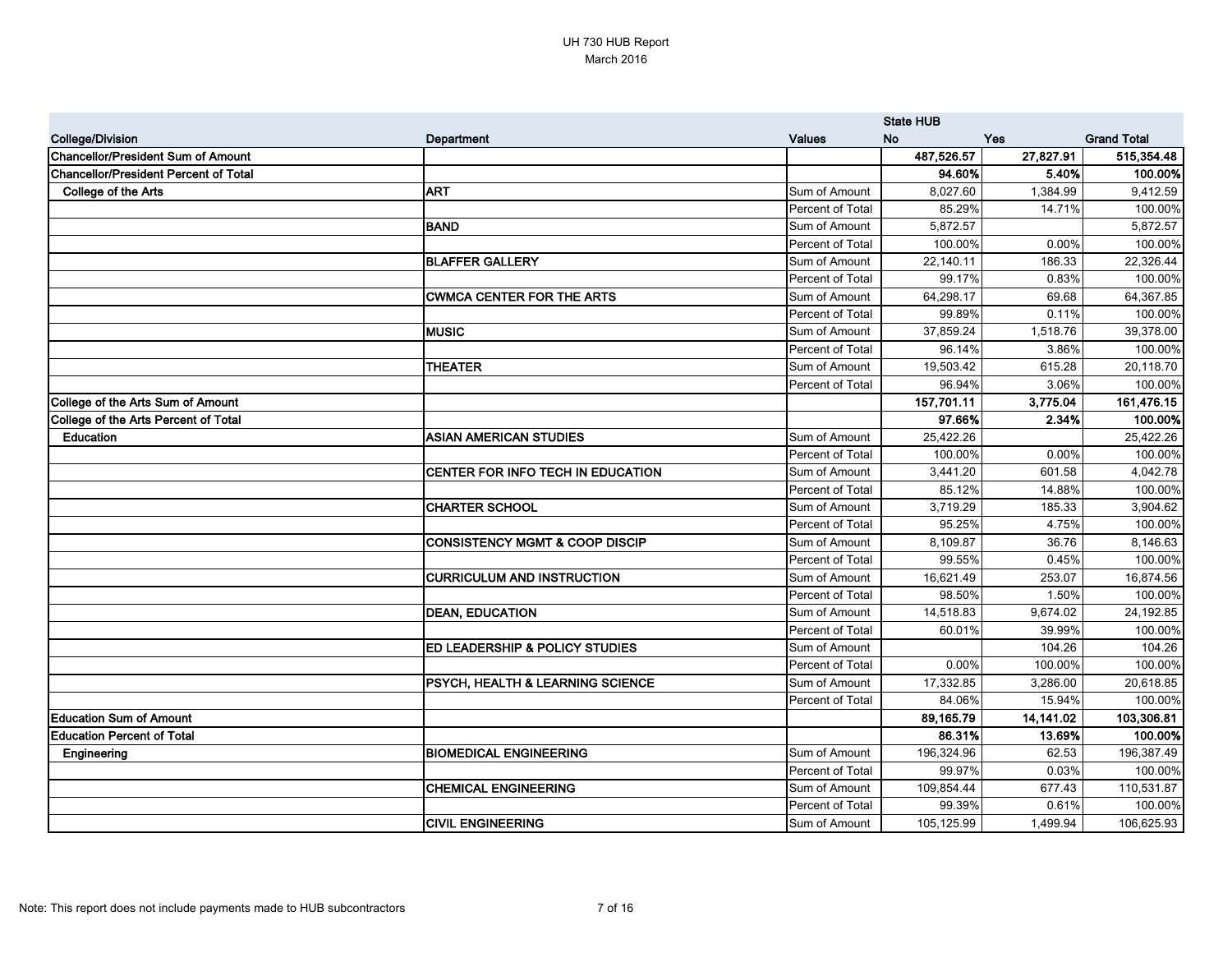|                                        |                                           |                  | <b>State HUB</b> |           |                    |
|----------------------------------------|-------------------------------------------|------------------|------------------|-----------|--------------------|
| <b>College/Division</b>                | Department                                | <b>Values</b>    | <b>No</b>        | Yes       | <b>Grand Total</b> |
| Engineering                            | <b>CIVIL ENGINEERING</b>                  | Percent of Total | 98.59%           | 1.41%     | 100.00%            |
|                                        | <b>COMPOSITE ENGR APPLICATIONS CT</b>     | Sum of Amount    | 275.25           | 196.28    | 471.53             |
|                                        |                                           | Percent of Total | 58.37%           | 41.63%    | 100.00%            |
|                                        | <b>CTR FOR INNOVATIVE GROUTING</b>        | Sum of Amount    | 1,174.09         |           | 1,174.09           |
|                                        |                                           | Percent of Total | 100.00%          | 0.00%     | 100.00%            |
|                                        | <b>DEAN, ENGINEERING</b>                  | Sum of Amount    | 60,772.37        | 32,379.99 | 93,152.36          |
|                                        |                                           | Percent of Total | 65.24%           | 34.76%    | 100.00%            |
|                                        | <b>ELECTRICAL ENGINEERING</b>             | Sum of Amount    | 325,609.51       | 8,366.28  | 333,975.79         |
|                                        |                                           | Percent of Total | 97.49%           | 2.51%     | 100.00%            |
|                                        | <b>ENGINEERING SERVICES</b>               | Sum of Amount    | 1,138.39         | 56.64     | 1,195.03           |
|                                        |                                           | Percent of Total | 95.26%           | 4.74%     | 100.00%            |
|                                        | <b>INDUSTRIAL ENGINEERING</b>             | Sum of Amount    | 1,187.28         | 1,165.31  | 2,352.59           |
|                                        |                                           | Percent of Total | 50.47%           | 49.53%    | 100.00%            |
|                                        | <b>INTEGRATED BIO &amp; NANO SYSTEM</b>   | Sum of Amount    | 58,823.31        |           | 58,823.31          |
|                                        |                                           | Percent of Total | 100.00%          | 0.00%     | 100.00%            |
|                                        | <b>MECHANICAL ENGINEERING</b>             | Sum of Amount    | 171,516.33       | 8,722.35  | 180,238.68         |
|                                        |                                           | Percent of Total | 95.16%           | 4.84%     | 100.00%            |
|                                        | NATL CTR FOR AIRBORNE LASER MAPPING       | Sum of Amount    | 2,292.16         |           | 2,292.16           |
|                                        |                                           | Percent of Total | 100.00%          | 0.00%     | 100.00%            |
|                                        | PETROLEUM ENGINEERING                     | Sum of Amount    | 14,263.64        | 1,080.54  | 15,344.18          |
|                                        |                                           | Percent of Total | 92.96%           | 7.04%     | 100.00%            |
|                                        | SEVERE STORM PRED, EDU EVAC DIS           | Sum of Amount    | 178.38           |           | 178.38             |
|                                        |                                           | Percent of Total | 100.00%          | 0.00%     | 100.00%            |
| <b>Engineering Sum of Amount</b>       |                                           |                  | 1,048,536.10     | 54,207.29 | 1,102,743.39       |
| <b>Engineering Percent of Total</b>    |                                           |                  | 95.08%           | 4.92%     | 100.00%            |
| <b>Graduate College of Social Work</b> | <b>ADMISSIONS-GCSW</b>                    | Sum of Amount    | 631.50           | 3.94      | 635.44             |
|                                        |                                           | Percent of Total | 99.38%           | 0.62%     | 100.00%            |
|                                        | ALUMNI, CAREER & DEVELOPMENT              | Sum of Amount    | 163.88           |           | 163.88             |
|                                        |                                           | Percent of Total | 100.00%          | $0.00\%$  | 100.00%            |
|                                        | <b>AMERICAN HUMANICS</b>                  | Sum of Amount    | 21,648.75        |           | 21,648.75          |
|                                        |                                           | Percent of Total | 100.00%          | 0.00%     | 100.00%            |
|                                        | <b>CHILD &amp; FAMILY CENTER</b>          | Sum of Amount    | 2,678.37         | 1,199.43  | 3,877.80           |
|                                        |                                           | Percent of Total | 69.07%           | 30.93%    | 100.00%            |
|                                        | <b>CTR DRUG &amp; SOCIAL POLICY RESRC</b> | Sum of Amount    | 471.81           | 711.70    | 1,183.51           |
|                                        |                                           | Percent of Total | 39.87%           | 60.13%    | 100.00%            |
|                                        | <b>DEAN, SOCIAL WORK</b>                  | Sum of Amount    | 23,219.92        | 943.01    | 24,162.93          |
|                                        |                                           | Percent of Total | 96.10%           | 3.90%     | 100.00%            |
|                                        | <b>DEVELOPMENT-GCSW</b>                   | Sum of Amount    | 2,143.67         |           | 2,143.67           |
|                                        |                                           | Percent of Total | 100.00%          | $0.00\%$  | 100.00%            |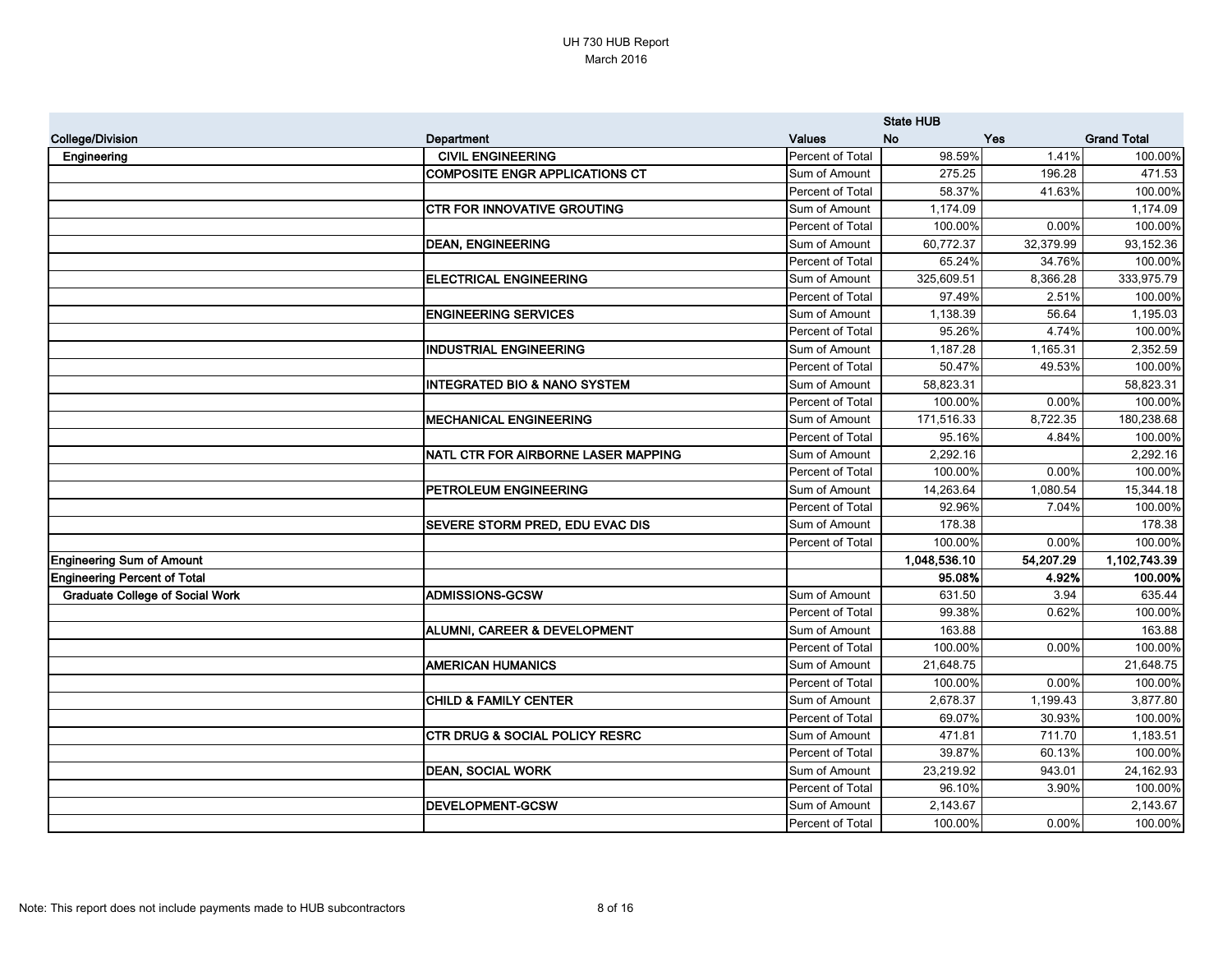|                                                         |                                          |                  | <b>State HUB</b> |          |                    |
|---------------------------------------------------------|------------------------------------------|------------------|------------------|----------|--------------------|
| <b>College/Division</b>                                 | Department                               | <b>Values</b>    | <b>No</b>        | Yes      | <b>Grand Total</b> |
| <b>Graduate College of Social Work</b>                  | <b>FIELD OFFICE</b>                      | Sum of Amount    | 633.09           |          | 633.09             |
|                                                         |                                          | Percent of Total | 100.00%          | 0.00%    | 100.00%            |
|                                                         | <b>GCSW INFORMATION TECHNOLOGY</b>       | Sum of Amount    | 1,177.79         |          | 1,177.79           |
|                                                         |                                          | Percent of Total | 100.00%          | 0.00%    | 100.00%            |
|                                                         | <b>GCSW STUDENT SERVICES</b>             | Sum of Amount    |                  | 156.04   | 156.04             |
|                                                         |                                          | Percent of Total | 0.00%            | 100.00%  | 100.00%            |
|                                                         | <b>GULEN INSTITUTE</b>                   | Sum of Amount    | 35.24            |          | 35.24              |
|                                                         |                                          | Percent of Total | 100.00%          | 0.00%    | 100.00%            |
| <b>Graduate College of Social Work Sum of Amount</b>    |                                          |                  | 52,804.02        | 3,014.12 | 55,818.14          |
| <b>Graduate College of Social Work Percent of Total</b> |                                          |                  | 94.60%           | 5.40%    | 100.00%            |
| <b>Honors College</b>                                   | <b>DEAN, HONORS COLLEGE</b>              | Sum of Amount    | 19,898.10        | 933.02   | 20,831.12          |
|                                                         |                                          | Percent of Total | 95.52%           | 4.48%    | 100.00%            |
|                                                         | OFFICE OF UNDERGRADUATE RESEARCH         | Sum of Amount    | 74.43            |          | 74.43              |
|                                                         |                                          | Percent of Total | 100.00%          | 0.00%    | 100.00%            |
| Honors College Sum of Amount                            |                                          |                  | 19,972.53        | 933.02   | 20,905.55          |
| Honors College Percent of Total                         |                                          |                  | 95.54%           | 4.46%    | 100.00%            |
| <b>Hotel and Restaurant Management</b>                  | DEAN, HOTEL & RESTAURANT MANAG           | Sum of Amount    | 5,331.39         | 880.69   | 6,212.08           |
|                                                         |                                          | Percent of Total | 85.82%           | 14.18%   | 100.00%            |
|                                                         | HOTEL AND RESTAURANT MANAGEMENT          | Sum of Amount    | 294,220.56       | 5,589.00 | 299,809.56         |
|                                                         |                                          | Percent of Total | 98.14%           | 1.86%    | 100.00%            |
| Hotel and Restaurant Management Sum of Amount           |                                          |                  | 299,551.95       | 6,469.69 | 306,021.64         |
| Hotel and Restaurant Management Percent of Total        |                                          |                  | 97.89%           | 2.11%    | 100.00%            |
| <b>Law Center</b>                                       | <b>BLAKELEY INSTITUTE</b>                | Sum of Amount    | 1,204.28         | 620.04   | 1,824.32           |
|                                                         |                                          | Percent of Total | 66.01%           | 33.99%   | 100.00%            |
|                                                         | <b>BUSINESS SERVICES, LAW</b>            | Sum of Amount    | 4,701.84         | 2,671.67 | 7,373.51           |
|                                                         |                                          | Percent of Total | 63.77%           | 36.23%   | 100.00%            |
|                                                         | <b>CAREER SERVICES, LAW</b>              | Sum of Amount    | 5,938.17         | 3,405.08 | 9,343.25           |
|                                                         |                                          | Percent of Total | 63.56%           | 36.44%   | 100.00%            |
|                                                         | <b>CHILDREN, LAW &amp; POLICY</b>        | Sum of Amount    | 11,933.70        |          | 11,933.70          |
|                                                         |                                          | Percent of Total | 100.00%          | 0.00%    | 100.00%            |
|                                                         | <b>DEAN, LAW</b>                         | Sum of Amount    | 15,986.79        | 536.87   | 16,523.66          |
|                                                         |                                          | Percent of Total | 96.75%           | 3.25%    | 100.00%            |
|                                                         | <b>EXTERNAL AFFAIRS, LAW</b>             | Sum of Amount    | 1,293.72         | 463.51   | 1,757.23           |
|                                                         |                                          | Percent of Total | 73.62%           | 26.38%   | 100.00%            |
|                                                         | <b>FACILITIES, LAW</b>                   | Sum of Amount    | 1,689.27         | 644.88   | 2,334.15           |
|                                                         |                                          | Percent of Total | 72.37%           | 27.63%   | 100.00%            |
|                                                         | <b>FACULTY SUPPORT LAW</b>               | Sum of Amount    | 6,432.85         | 1,801.51 | 8,234.36           |
|                                                         |                                          | Percent of Total | 78.12%           | 21.88%   | 100.00%            |
|                                                         | <b>HEALTH LAW &amp; POLICY INSTITUTE</b> | Sum of Amount    | 199.00           | 600.94   | 799.94             |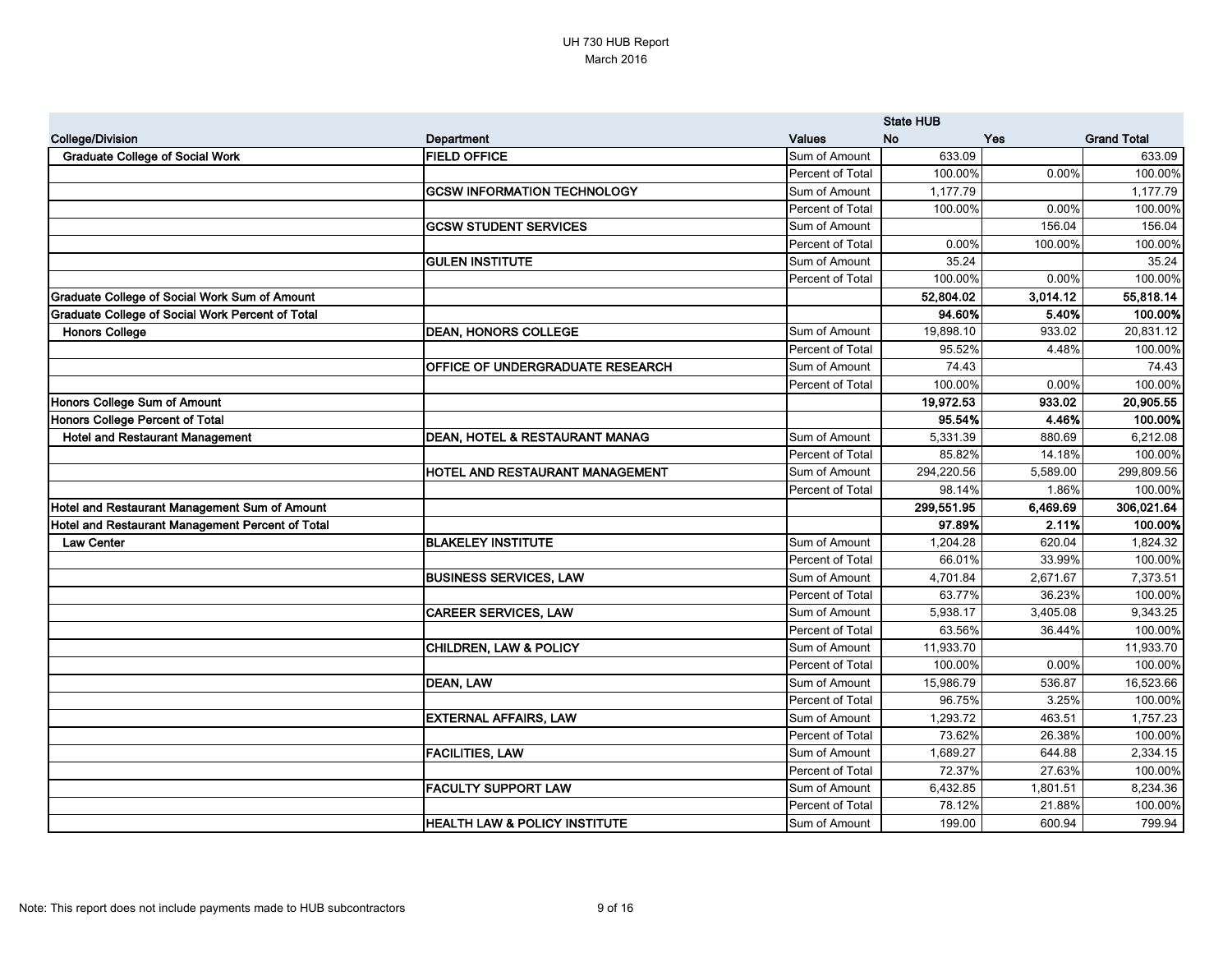|                                         |                                                |                  | <b>State HUB</b> |           |                    |
|-----------------------------------------|------------------------------------------------|------------------|------------------|-----------|--------------------|
| <b>College/Division</b>                 | Department                                     | <b>Values</b>    | <b>No</b>        | Yes       | <b>Grand Total</b> |
| <b>Law Center</b>                       | <b>HEALTH LAW &amp; POLICY INSTITUTE</b>       | Percent of Total | 24.88%           | 75.12%    | 100.00%            |
|                                         | <b>INST OF HIGHER EDU &amp; GOVERNANCE LAW</b> | Sum of Amount    | 132.92           |           | 132.92             |
|                                         |                                                | Percent of Total | 100.00%          | 0.00%     | 100.00%            |
|                                         | <b>LAW</b>                                     | Sum of Amount    |                  | 220.66    | 220.66             |
|                                         |                                                | Percent of Total | 0.00%            | 100.00%   | 100.00%            |
|                                         | <b>LAW FOUNDATION</b>                          | Sum of Amount    | 213.71           |           | 213.71             |
|                                         |                                                | Percent of Total | 100.00%          | $0.00\%$  | 100.00%            |
|                                         | <b>LAW INFORMATION TECHNOLOGY</b>              | Sum of Amount    | 14,285.63        | 310.32    | 14,595.95          |
|                                         |                                                | Percent of Total | 97.87%           | 2.13%     | 100.00%            |
|                                         | <b>LAW LIBRARY</b>                             | Sum of Amount    | 7,966.73         | 117.81    | 8,084.54           |
|                                         |                                                | Percent of Total | 98.54%           | 1.46%     | 100.00%            |
|                                         | <b>LEGAL AID CLINIC, LAW</b>                   | Sum of Amount    | 230.36           | 693.51    | 923.87             |
|                                         |                                                | Percent of Total | 24.93%           | 75.07%    | 100.00%            |
|                                         | LEGAL RESEARCH & WRITING, LAW                  | Sum of Amount    | 77.67            | 777.85    | 855.52             |
|                                         |                                                | Percent of Total | 9.08%            | 90.92%    | 100.00%            |
|                                         | PUBLIC RELS & MARKETING, LAW                   | Sum of Amount    | 38,680.33        | 151.52    | 38,831.85          |
|                                         |                                                | Percent of Total | 99.61%           | 0.39%     | 100.00%            |
|                                         | STUDENT ORGANIZATION, LAW                      | Sum of Amount    | 1,623.56         |           | 1,623.56           |
|                                         |                                                | Percent of Total | 100.00%          | 0.00%     | 100.00%            |
|                                         | <b>STUDENT SERVICES, LAW</b>                   | Sum of Amount    | 34,064.12        | 1,827.01  | 35,891.13          |
|                                         |                                                | Percent of Total | 94.91%           | 5.09%     | 100.00%            |
| <b>Law Center Sum of Amount</b>         |                                                |                  | 146,654.65       | 14,843.18 | 161,497.83         |
| <b>Law Center Percent of Total</b>      |                                                |                  | 90.81%           | 9.19%     | 100.00%            |
| <b>Liberal Arts and Social Sciences</b> | <b>AEROSPACE STUDIES</b>                       | Sum of Amount    | 282.82           | 752.80    | 1,035.62           |
|                                         |                                                | Percent of Total | 27.31%           | 72.69%    | 100.00%            |
|                                         | <b>AFRICAN-AMERICAN STUDIES</b>                | Sum of Amount    | 511.47           | 430.93    | 942.40             |
|                                         |                                                | Percent of Total | 54.27%           | 45.73%    | 100.00%            |
|                                         | <b>ARTE PUBLICO</b>                            | Sum of Amount    | 17,142.91        | 84.57     | 17,227.48          |
|                                         |                                                | Percent of Total | 99.51%           | 0.49%     | 100.00%            |
|                                         | <b>CENTER FOR PUBLIC HISTORY</b>               | Sum of Amount    | 2,060.41         | 265.27    | 2,325.68           |
|                                         |                                                | Percent of Total | 88.59%           | 11.41%    | 100.00%            |
|                                         | <b>COMMUNICATION</b>                           | Sum of Amount    | 12,536.62        | 1,211.43  | 13,748.05          |
|                                         |                                                | Percent of Total | 91.19%           | 8.81%     | 100.00%            |
|                                         | <b>COMMUNICATIONS DISORDERS</b>                | Sum of Amount    | 37,418.18        | 1,269.58  | 38,687.76          |
|                                         |                                                | Percent of Total | 96.72%           | 3.28%     | 100.00%            |
|                                         | <b>COMPARATIVE CULTURAL STUDIES</b>            | Sum of Amount    | 765.98           |           | 765.98             |
|                                         |                                                | Percent of Total | 100.00%          | $0.00\%$  | 100.00%            |
|                                         | <b>CTR NEURO AND BIOMECH RESEARCH</b>          | Sum of Amount    | 3,566.54         |           | 3,566.54           |
|                                         |                                                | Percent of Total | 100.00%          | $0.00\%$  | 100.00%            |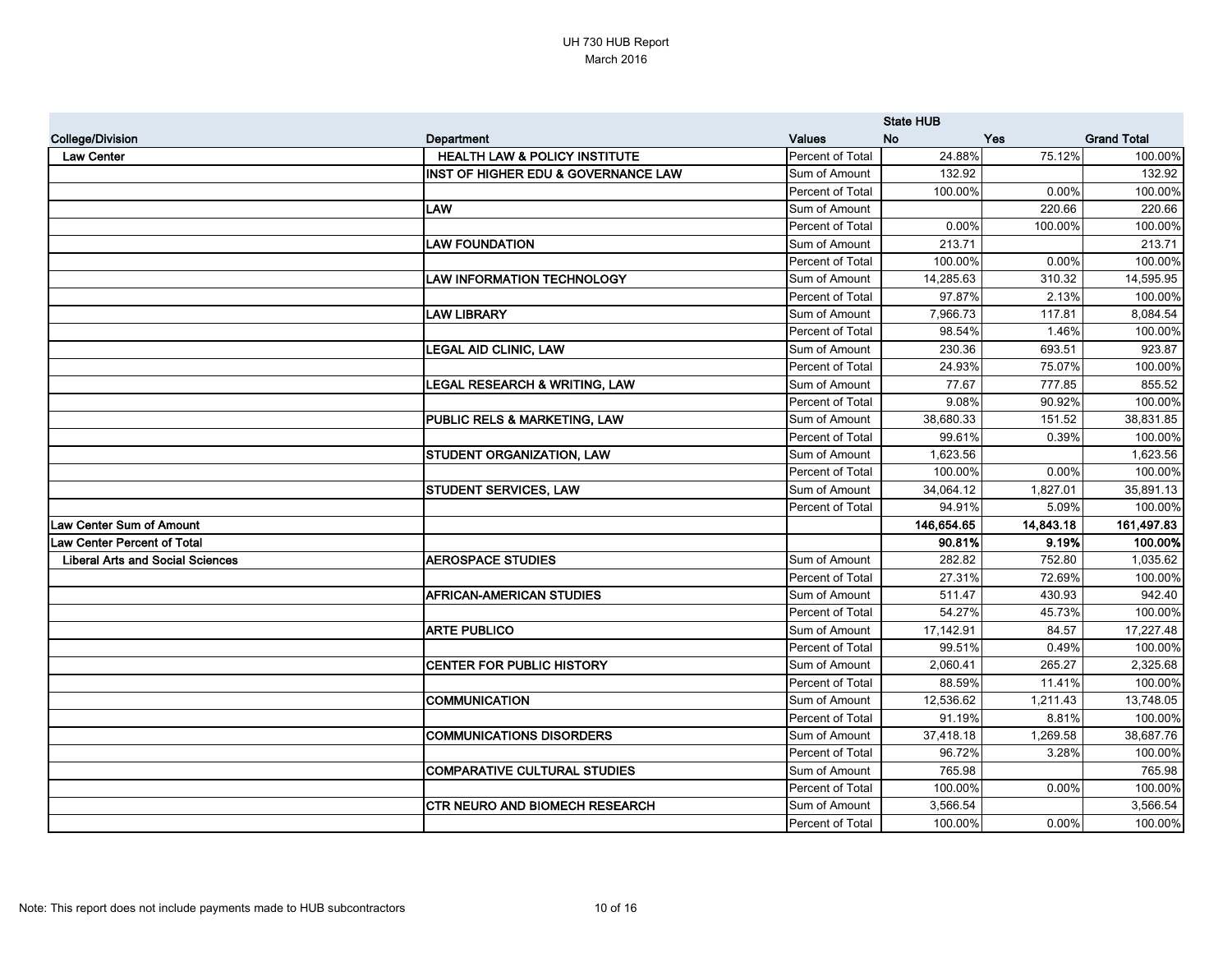|                                                   |                                       |                  | <b>State HUB</b> |           |                    |
|---------------------------------------------------|---------------------------------------|------------------|------------------|-----------|--------------------|
| <b>College/Division</b>                           | Department                            | <b>Values</b>    | <b>No</b>        | Yes       | <b>Grand Total</b> |
| <b>Liberal Arts and Social Sciences</b>           | DEAN, LIBERAL ARTS & SOC SCI          | Sum of Amount    | 1,895.17         | 2,066.14  | 3,961.31           |
|                                                   |                                       | Percent of Total | 47.84%           | 52.16%    | 100.00%            |
|                                                   | <b>ECONOMICS</b>                      | Sum of Amount    | 2,428.94         | 11.23     | 2,440.17           |
|                                                   |                                       | Percent of Total | 99.54%           | 0.46%     | 100.00%            |
|                                                   | <b>ENGLISH</b>                        | Sum of Amount    | 35,513.85        | 2,169.36  | 37,683.21          |
|                                                   |                                       | Percent of Total | 94.24%           | 5.76%     | 100.00%            |
|                                                   | <b>HEALTH AND HUMAN PERFORMANCE</b>   | Sum of Amount    | 188,898.49       | 325.00    | 189,223.49         |
|                                                   |                                       | Percent of Total | 99.83%           | 0.17%     | 100.00%            |
|                                                   | <b>HISPANIC STUDIES</b>               | Sum of Amount    | 7,958.40         | 1,154.87  | 9,113.27           |
|                                                   |                                       | Percent of Total | 87.33%           | 12.67%    | 100.00%            |
|                                                   | <b>HISTORY</b>                        | Sum of Amount    | 4,457.75         | 124.65    | 4,582.40           |
|                                                   |                                       | Percent of Total | 97.28%           | 2.72%     | 100.00%            |
|                                                   | <b>HOBBY CENTER FOR PUBLIC POLICY</b> | Sum of Amount    | 3,883.41         | 1,046.35  | 4,929.76           |
|                                                   |                                       | Percent of Total | 78.77%           | 21.23%    | 100.00%            |
|                                                   | <b>MEXICAN-AMERICAN STUDIES</b>       | Sum of Amount    | 4,466.10         | 2,495.29  | 6,961.39           |
|                                                   |                                       | Percent of Total | 64.16%           | 35.84%    | 100.00%            |
|                                                   | <b>MILITARY SCIENCE</b>               | Sum of Amount    | 1,953.81         | 732.49    | 2,686.30           |
|                                                   |                                       | Percent of Total | 72.73%           | 27.27%    | 100.00%            |
|                                                   | <b>MODERN AND CLASSICAL LANGUAGES</b> | Sum of Amount    | 3,799.03         | 263.02    | 4,062.05           |
|                                                   |                                       | Percent of Total | 93.52%           | 6.48%     | 100.00%            |
|                                                   | <b>PHILOSOPHY</b>                     | Sum of Amount    | 295.83           | 175.08    | 470.91             |
|                                                   |                                       | Percent of Total | 62.82%           | 37.18%    | 100.00%            |
|                                                   | <b>POLITICAL SCIENCE</b>              | Sum of Amount    | 15,645.02        | 560.82    | 16,205.84          |
|                                                   |                                       | Percent of Total | 96.54%           | 3.46%     | 100.00%            |
|                                                   | <b>PSYCHOLOGY</b>                     | Sum of Amount    | 48,567.98        | 578.57    | 49,146.55          |
|                                                   |                                       | Percent of Total | 98.82%           | 1.18%     | 100.00%            |
|                                                   | PUBLIC ADMINISTRATION PROGRAM         | Sum of Amount    | 91.40            | 733.99    | 825.39             |
|                                                   |                                       | Percent of Total | 11.07%           | 88.93%    | 100.00%            |
|                                                   | <b>SOCIOLOGY</b>                      | Sum of Amount    | 2,859.77         | 1,381.99  | 4,241.76           |
|                                                   |                                       | Percent of Total | 67.42%           | 32.58%    | 100.00%            |
|                                                   | <b>WOMEN'S STUDIES PROGRAM</b>        | Sum of Amount    | 9,042.12         | 1,114.49  | 10,156.61          |
|                                                   |                                       | Percent of Total | 89.03%           | 10.97%    | 100.00%            |
| Liberal Arts and Social Sciences Sum of Amount    |                                       |                  | 406,042.00       | 18,947.92 | 424,989.92         |
| Liberal Arts and Social Sciences Percent of Total |                                       |                  | 95.54%           | 4.46%     | 100.00%            |
| Library                                           | UNIVERSITY LIBRARIES                  | Sum of Amount    | 112,146.68       | 30,160.14 | 142,306.82         |
|                                                   |                                       | Percent of Total | 78.81%           | 21.19%    | 100.00%            |
| <b>Library Sum of Amount</b>                      |                                       |                  | 112,146.68       | 30,160.14 | 142,306.82         |
| <b>Library Percent of Total</b>                   |                                       |                  | 78.81%           | 21.19%    | 100.00%            |
| <b>Natural Science and Mathematics</b>            | <b>BIOLOGY &amp; BIOCHEMISTRY</b>     | Sum of Amount    | 178,695.06       | 1,082.99  | 179,778.05         |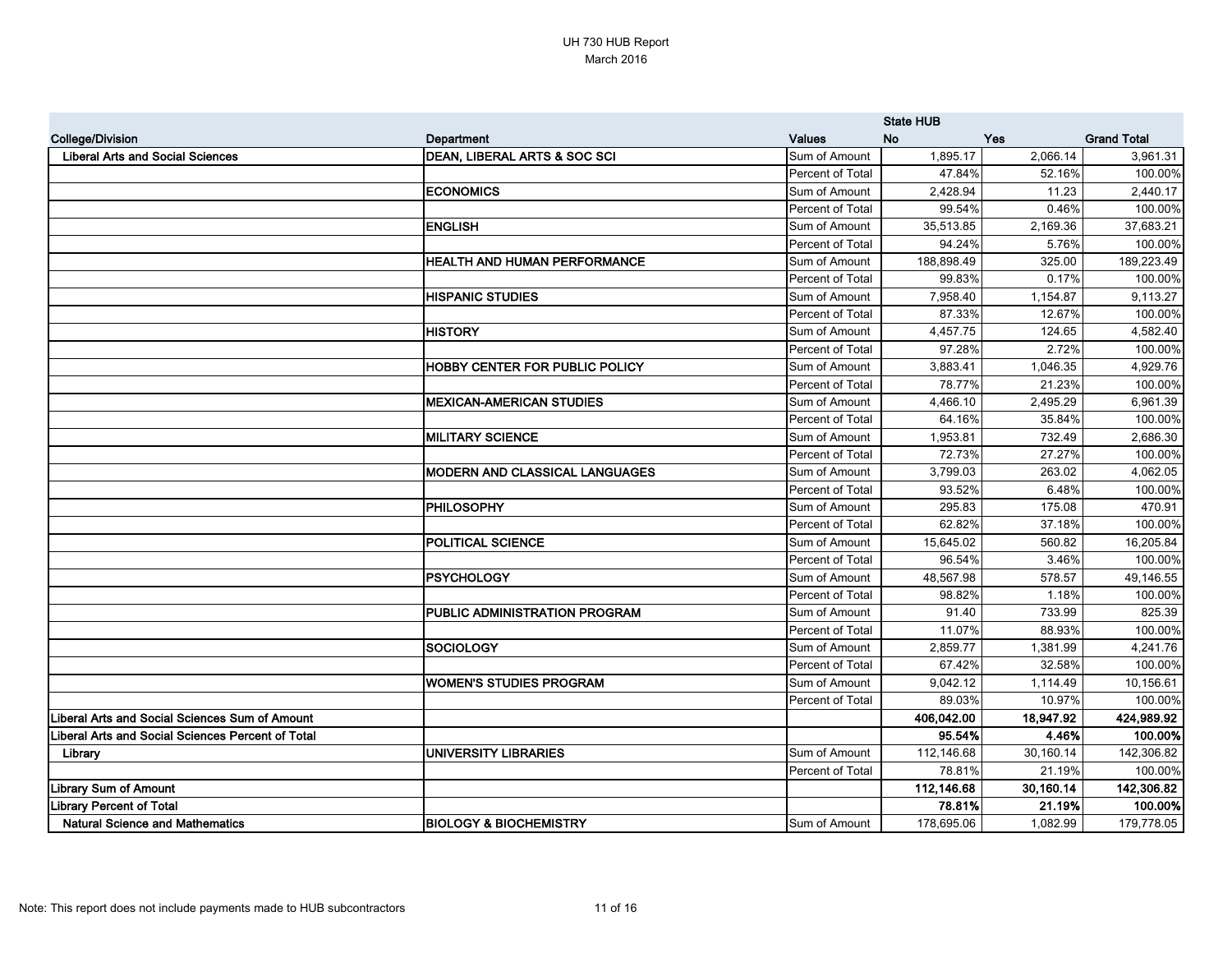|                                                         |                                                       |                  | <b>State HUB</b> |            |                    |
|---------------------------------------------------------|-------------------------------------------------------|------------------|------------------|------------|--------------------|
| <b>College/Division</b>                                 | <b>Department</b>                                     | <b>Values</b>    | <b>No</b>        | <b>Yes</b> | <b>Grand Total</b> |
| <b>Natural Science and Mathematics</b>                  | <b>BIOLOGY &amp; BIOCHEMISTRY</b>                     | Percent of Total | 99.40%           | 0.60%      | 100.00%            |
|                                                         | <b>CHEMISTRY</b>                                      | Sum of Amount    | 216,673.50       | 843.06     | 217,516.56         |
|                                                         |                                                       | Percent of Total | 99.61%           | 0.39%      | 100.00%            |
|                                                         | <b>COMPUTER SCIENCE</b>                               | Sum of Amount    | 12,628.79        | 925.49     | 13,554.28          |
|                                                         |                                                       | Percent of Total | 93.17%           | 6.83%      | 100.00%            |
|                                                         | <b>CTR FOR APPLIED GEOSC &amp; ENERGY (CAGE)</b>      | Sum of Amount    | 43.40            |            | 43.40              |
|                                                         |                                                       | Percent of Total | 100.00%          | 0.00%      | 100.00%            |
|                                                         | <b>CTR FOR NUCLEAR RECEPTORS &amp; CELL SIGNALING</b> | Sum of Amount    | 45,731.72        | 676.67     | 46,408.39          |
|                                                         |                                                       | Percent of Total | 98.54%           | 1.46%      | 100.00%            |
|                                                         | DEAN, NATURAL SCIENCE & MATHE                         | Sum of Amount    | 38,021.30        | 880.56     | 38,901.86          |
|                                                         |                                                       | Percent of Total | 97.74%           | 2.26%      | 100.00%            |
|                                                         | <b>EARTH AND ATMOSPHERIC SCIENCES</b>                 | Sum of Amount    | 66,644.32        | 1,584.43   | 68,228.75          |
|                                                         |                                                       | Percent of Total | 97.68%           | 2.32%      | 100.00%            |
|                                                         | <b>HOUSTON COASTAL CENTER</b>                         | Sum of Amount    | 222.03           |            | 222.03             |
|                                                         |                                                       | Percent of Total | 100.00%          | 0.00%      | 100.00%            |
|                                                         | <b>INACTIVE-INST FOR THEORETICAL &amp; ENG SCI</b>    | Sum of Amount    | 307.00           |            | 307.00             |
|                                                         |                                                       | Percent of Total | 100.00%          | 0.00%      | 100.00%            |
|                                                         | INST FOR CLIMATE/ATMOSPHERIC SCIENCE (CAS)            | Sum of Amount    | 2,859.97         | 8,871.72   | 11,731.69          |
|                                                         |                                                       | Percent of Total | 24.38%           | 75.62%     | 100.00%            |
|                                                         | <b>MATHEMATICS</b>                                    | Sum of Amount    | 23,921.15        | 2,112.63   | 26,033.78          |
|                                                         |                                                       | Percent of Total | 91.89%           | 8.11%      | 100.00%            |
|                                                         | <b>PHYSICS</b>                                        | Sum of Amount    | 44,890.64        | 2,788.27   | 47,678.91          |
|                                                         |                                                       | Percent of Total | 94.15%           | 5.85%      | 100.00%            |
| Natural Science and Mathematics Sum of Amount           |                                                       |                  | 630,638.88       | 19,765.82  | 650,404.70         |
| <b>Natural Science and Mathematics Percent of Total</b> |                                                       |                  | 96.96%           | 3.04%      | 100.00%            |
| Optometry                                               | <b>DEAN, OPTOMETRY</b>                                | Sum of Amount    | 31,894.82        | 22,746.15  | 54,640.97          |
|                                                         |                                                       | Percent of Total | 58.37%           | 41.63%     | 100.00%            |
|                                                         | <b>OPT VISION SCIENCES</b>                            | Sum of Amount    | 81,778.93        | 119.10     | 81,898.03          |
|                                                         |                                                       | Percent of Total | 99.85%           | 0.15%      | 100.00%            |
|                                                         | <b>OPTOMETRY CLINIC</b>                               | Sum of Amount    | 648,412.22       | 5,283.24   | 653,695.46         |
|                                                         |                                                       | Percent of Total | 99.19%           | 0.81%      | 100.00%            |
| <b>Optometry Sum of Amount</b>                          |                                                       |                  | 762,085.97       | 28,148.49  | 790,234.46         |
| <b>Optometry Percent of Total</b>                       |                                                       |                  | 96.44%           | 3.56%      | 100.00%            |
| Pharmacy                                                | <b>DEAN, PHARMACY</b>                                 | Sum of Amount    | 10,437.78        | 3,707.17   | 14,144.95          |
|                                                         |                                                       | Percent of Total | 73.79%           | 26.21%     | 100.00%            |
|                                                         | <b>EXPERIENTIAL PROGRAMS</b>                          | Sum of Amount    | 3,118.86         |            | 3,118.86           |
|                                                         |                                                       | Percent of Total | 100.00%          | 0.00%      | 100.00%            |
|                                                         | <b>INSTITUTE OF COMMUNITY HEALTH</b>                  | Sum of Amount    |                  | 94.64      | 94.64              |
|                                                         |                                                       | Percent of Total | 0.00%            | 100.00%    | 100.00%            |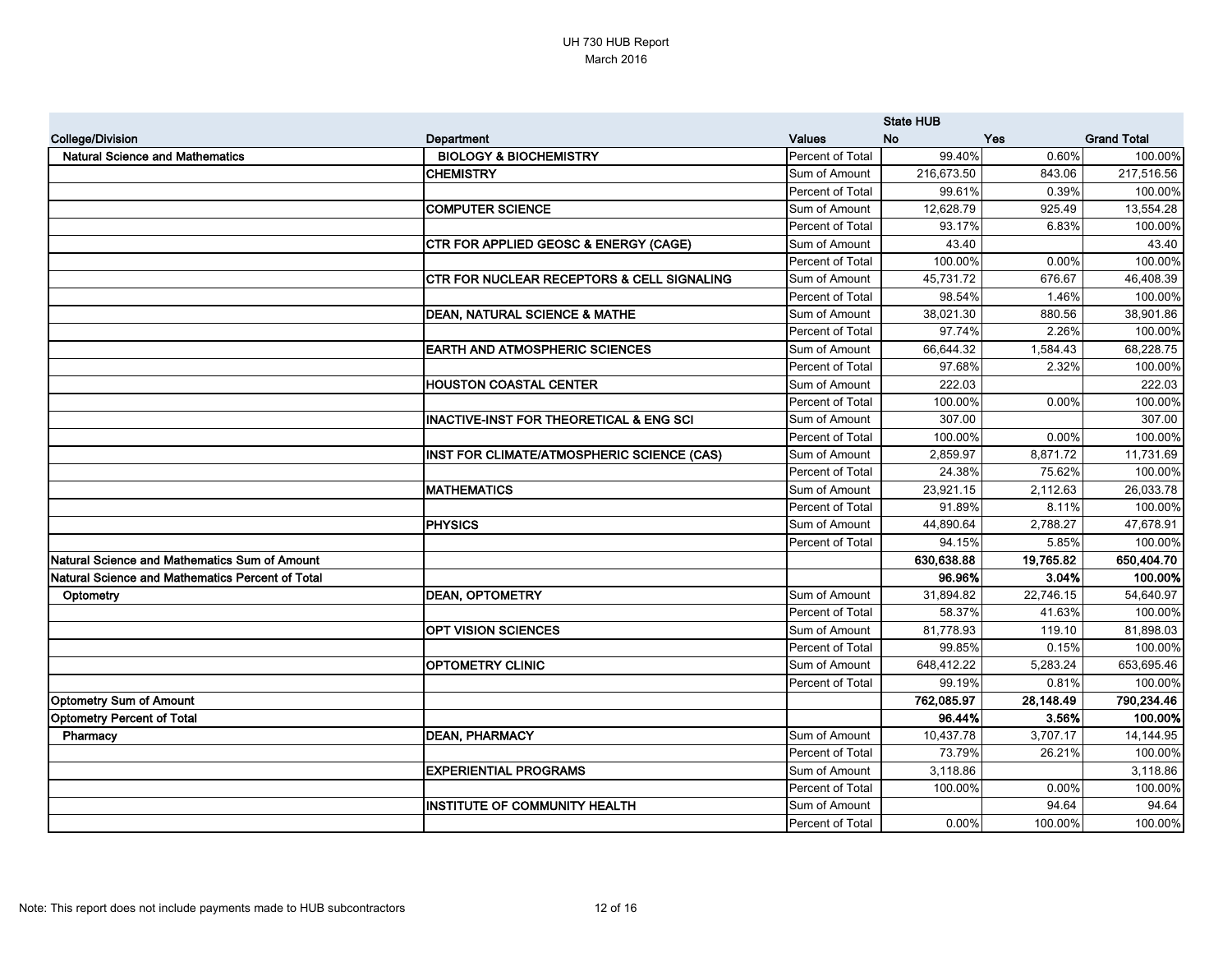|                                  |                                                |                  | <b>State HUB</b> |            |                    |
|----------------------------------|------------------------------------------------|------------------|------------------|------------|--------------------|
| <b>College/Division</b>          | <b>Department</b>                              | <b>Values</b>    | <b>No</b>        | <b>Yes</b> | <b>Grand Total</b> |
| Pharmacy                         | PHARM PRACTICE & TRANS RESEARCH                | Sum of Amount    | 53,178.64        | 4,013.62   | 57,192.26          |
|                                  |                                                | Percent of Total | 92.98%           | 7.02%      | 100.00%            |
|                                  | PHARMACOLOGICAL & PHARMACEUTIC                 | Sum of Amount    | 108,744.71       | 1,837.49   | 110,582.20         |
|                                  |                                                | Percent of Total | 98.34%           | 1.66%      | 100.00%            |
|                                  | <b>STUDENT SERVICES PHARMACY</b>               | Sum of Amount    | 5,542.58         | 160.41     | 5,702.99           |
|                                  |                                                | Percent of Total | 97.19%           | 2.81%      | 100.00%            |
| <b>Pharmacy Sum of Amount</b>    |                                                |                  | 181,022.57       | 9,813.33   | 190,835.90         |
| <b>Pharmacy Percent of Total</b> |                                                |                  | 94.86%           | 5.14%      | 100.00%            |
| Research                         | ADV SUPERCONDUCTIVITY MANUF INST (ASMI)        | Sum of Amount    | 1,552.66         |            | 1,552.66           |
|                                  |                                                | Percent of Total | 100.00%          | 0.00%      | 100.00%            |
|                                  | <b>ANIMAL CARE OPERATIONS</b>                  | Sum of Amount    | 20,969.38        | 1,837.15   | 22,806.53          |
|                                  |                                                | Percent of Total | 91.94%           | 8.06%      | 100.00%            |
|                                  | <b>BUSINESS OPERATIONS &amp; IT</b>            | Sum of Amount    | 251.79           | 52,103.92  | 52,355.71          |
|                                  |                                                | Percent of Total | 0.48%            | 99.52%     | 100.00%            |
|                                  | CENTER FOR ADVANCED COMPUTING & DATA SYS       | Sum of Amount    | 2,789.56         |            | 2,789.56           |
|                                  |                                                | Percent of Total | 100.00%          | 0.00%      | 100.00%            |
|                                  | <b>CENTER FOR ADVANCED MATERIALS</b>           | Sum of Amount    | 1,961.45         |            | 1,961.45           |
|                                  |                                                | Percent of Total | 100.00%          | 0.00%      | 100.00%            |
|                                  | <b>DOR COMMUNICATIONS</b>                      | Sum of Amount    | 241.00           |            | 241.00             |
|                                  |                                                | Percent of Total | 100.00%          | 0.00%      | 100.00%            |
|                                  | <b>ENVIRONMENT HEALTH &amp; LIFE SAFETY</b>    | Sum of Amount    | 4,710.84         | 42.54      | 4,753.38           |
|                                  |                                                | Percent of Total | 99.11%           | 0.89%      | 100.00%            |
|                                  | <b>GRANT DEVELOPMENT</b>                       | Sum of Amount    | 1,130.48         |            | 1,130.48           |
|                                  |                                                | Percent of Total | 100.00%          | 0.00%      | 100.00%            |
|                                  | <b>GRANTS AND CONTRACTS</b>                    | Sum of Amount    | 7,020.35         | 169.81     | 7,190.16           |
|                                  |                                                | Percent of Total | 97.64%           | 2.36%      | 100.00%            |
|                                  | OFFICE OF INTELLECTUAL PROPERTY MGMT           | Sum of Amount    | 263,895.80       | 2,973.55   | 266,869.35         |
|                                  |                                                | Percent of Total | 98.89%           | 1.11%      | 100.00%            |
|                                  | <b>RESEARCH</b>                                | Sum of Amount    | 4,725.83         | 2,147.97   | 6,873.80           |
|                                  |                                                | Percent of Total | 68.75%           | 31.25%     | 100.00%            |
|                                  | <b>RESEARCH INVESTMENT FUND</b>                | Sum of Amount    | 30,353.95        |            | 30,353.95          |
|                                  |                                                | Percent of Total | 100.00%          | 0.00%      | 100.00%            |
|                                  | <b>RESEARCH POLICIES/COMPLIANCE/COMMITTEES</b> | Sum of Amount    | 5,765.69         | 37.05      | 5,802.74           |
|                                  |                                                | Percent of Total | 99.36%           | 0.64%      | 100.00%            |
|                                  | <b>TIMES</b>                                   | Sum of Amount    | 13,252.38        | 1,763.81   | 15,016.19          |
|                                  |                                                | Percent of Total | 88.25%           | 11.75%     | 100.00%            |
|                                  | TX CTR SUPERCONDUCTIVITY AT UH                 | Sum of Amount    | 11,811.99        | 837.97     | 12,649.96          |
|                                  |                                                | Percent of Total | 93.38%           | 6.62%      | 100.00%            |
|                                  | <b>TX OBESITY RESEARCH CENTER</b>              | Sum of Amount    | 37,998.35        | 160.00     | 38,158.35          |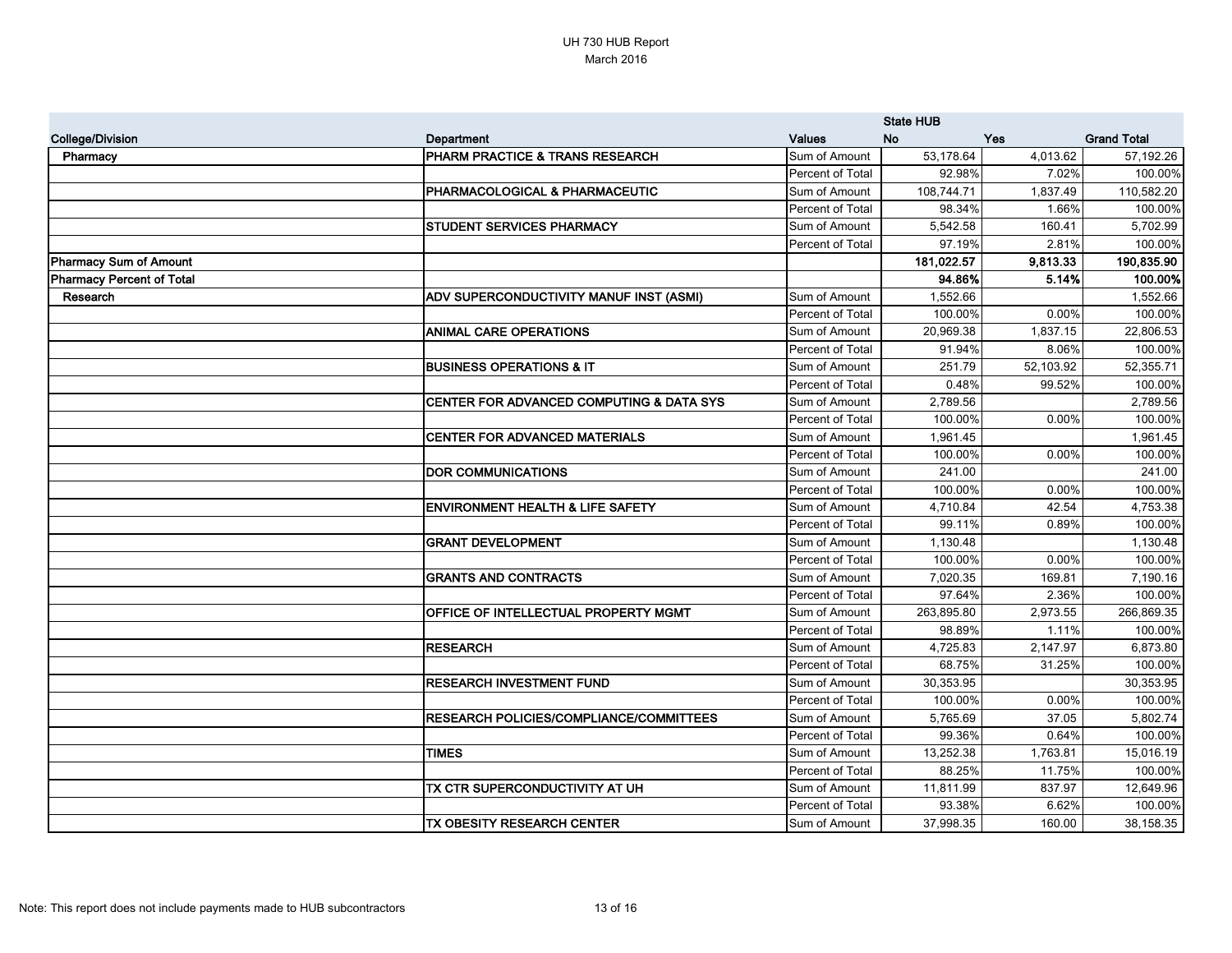|                                           |                                       |                  | <b>State HUB</b> |            |                    |
|-------------------------------------------|---------------------------------------|------------------|------------------|------------|--------------------|
| <b>College/Division</b>                   | <b>Department</b>                     | <b>Values</b>    | <b>No</b>        | <b>Yes</b> | <b>Grand Total</b> |
| Research                                  | <b>TX OBESITY RESEARCH CENTER</b>     | Percent of Total | 99.58%           | 0.42%      | 100.00%            |
|                                           | UH SEQUENCING CORE FACILITY           | Sum of Amount    | 4,731.49         |            | 4,731.49           |
|                                           |                                       | Percent of Total | 100.00%          | 0.00%      | 100.00%            |
| <b>Research Sum of Amount</b>             |                                       |                  | 413,162.99       | 62,073.77  | 475,236.76         |
| <b>Research Percent of Total</b>          |                                       |                  | 86.94%           | 13.06%     | 100.00%            |
| <b>School of Nursing</b>                  | <b>DEAN, SCHOOL OF NURSING</b>        | Sum of Amount    | 461.94           | 3,329.70   | 3,791.64           |
|                                           |                                       | Percent of Total | 12.18%           | 87.82%     | 100.00%            |
| <b>School of Nursing Sum of Amount</b>    |                                       |                  | 461.94           | 3,329.70   | 3,791.64           |
| <b>School of Nursing Percent of Total</b> |                                       |                  | 12.18%           | 87.82%     | 100.00%            |
| <b>Student Affairs</b>                    | <b>ADMISSIONS</b>                     | Sum of Amount    | 33,961.21        | 72.68      | 34,033.89          |
|                                           |                                       | Percent of Total | 99.79%           | 0.21%      | 100.00%            |
|                                           | <b>CAMPUS RECREATION</b>              | Sum of Amount    | 38,712.70        | 1,452.10   | 40,164.80          |
|                                           |                                       | Percent of Total | 96.38%           | 3.62%      | 100.00%            |
|                                           | <b>CAMPUS SOLUTIONS SERVICES</b>      | Sum of Amount    | 1,813.13         | 123.55     | 1,936.68           |
|                                           |                                       | Percent of Total | 93.62%           | 6.38%      | 100.00%            |
|                                           | CENTER FOR DIVERSITY & INCLUSION      | Sum of Amount    | 3,816.05         | 67.60      | 3,883.65           |
|                                           |                                       | Percent of Total | 98.26%           | 1.74%      | 100.00%            |
|                                           | CENTER FOR FRATERNITY & SORORITY LIFE | Sum of Amount    | 13,810.11        | 581.29     | 14,391.40          |
|                                           |                                       | Percent of Total | 95.96%           | 4.04%      | 100.00%            |
|                                           | CENTER FOR STUDENT INVOLVEMENT        | Sum of Amount    | 153,852.31       | 1,974.03   | 155,826.34         |
|                                           |                                       | Percent of Total | 98.73%           | 1.27%      | 100.00%            |
|                                           | <b>CENTER FOR STUDENT MEDIA</b>       | Sum of Amount    | 35,791.32        | 369.44     | 36,160.76          |
|                                           |                                       | Percent of Total | 98.98%           | 1.02%      | 100.00%            |
|                                           | CENTER FOR STUDENTS W/DISABILITIES    | Sum of Amount    | 80,867.19        | 42,980.06  | 123,847.25         |
|                                           |                                       | Percent of Total | 65.30%           | 34.70%     | 100.00%            |
|                                           | <b>CHILDREN'S LEARNING CENTER</b>     | Sum of Amount    | 12,192.22        | 1,916.95   | 14,109.17          |
|                                           |                                       | Percent of Total | 86.41%           | 13.59%     | 100.00%            |
|                                           | <b>COUNSELING AND PSYCH SVCS</b>      | Sum of Amount    | 1,429.85         | 12,611.54  | 14,041.39          |
|                                           |                                       | Percent of Total | 10.18%           | 89.82%     | 100.00%            |
|                                           | <b>DEAN OF STUDENTS</b>               | Sum of Amount    | 1,042.57         | 1,643.72   | 2,686.29           |
|                                           |                                       | Percent of Total | 38.81%           | 61.19%     | 100.00%            |
|                                           | <b>ENROLLMENT MANAGEMENT SERVICES</b> | Sum of Amount    | 184,020.42       | 1,656.99   | 185,677.41         |
|                                           |                                       | Percent of Total | 99.11%           | 0.89%      | 100.00%            |
|                                           | <b>LGBTQ RESOURCE CENTER</b>          | Sum of Amount    | 174.04           | 65.10      | 239.14             |
|                                           |                                       | Percent of Total | 72.78%           | 27.22%     | 100.00%            |
|                                           | OFFICE OF THE UNIVERSITY REGISTRAR    | Sum of Amount    | 7,411.72         | 2,204.17   | 9,615.89           |
|                                           |                                       | Percent of Total | 77.08%           | 22.92%     | 100.00%            |
|                                           | <b>RELIGION CENTER</b>                | Sum of Amount    | 5,104.19         | 32.50      | 5,136.69           |
|                                           |                                       | Percent of Total | 99.37%           | 0.63%      | 100.00%            |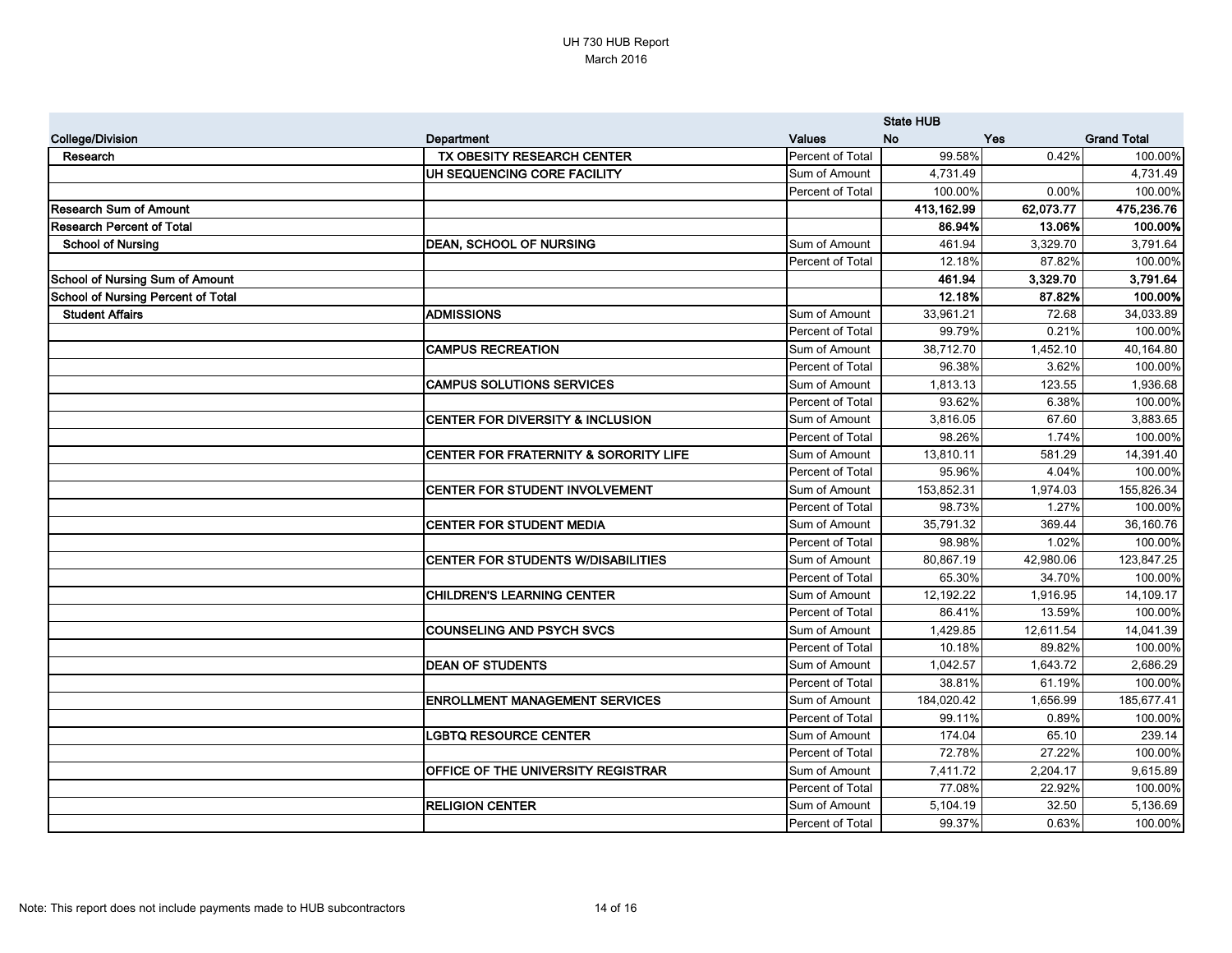|                                         |                                           |                  | <b>State HUB</b> |            |                    |
|-----------------------------------------|-------------------------------------------|------------------|------------------|------------|--------------------|
| <b>College/Division</b>                 | Department                                | <b>Values</b>    | No               | Yes        | <b>Grand Total</b> |
| <b>Student Affairs</b>                  | <b>SCHOLARSHIPS AND FINANCIAL AID</b>     | Sum of Amount    | 11,047.39        | 3,779.86   | 14,827.25          |
|                                         |                                           | Percent of Total | 74.51%           | 25.49%     | 100.00%            |
|                                         | <b>STU COMMUNICATION &amp; MARKETING</b>  | Sum of Amount    | 258.00           |            | 258.00             |
|                                         |                                           | Percent of Total | 100.00%          | 0.00%      | 100.00%            |
|                                         | <b>STUDENT AFFAIRS</b>                    | Sum of Amount    | 4,202.87         | 6,304.71   | 10,507.58          |
|                                         |                                           | Percent of Total | 40.00%           | 60.00%     | 100.00%            |
|                                         | <b>STUDENT AFFAIRS BUSINESS SERVICES</b>  | Sum of Amount    | 90.00            |            | 90.00              |
|                                         |                                           | Percent of Total | 100.00%          | 0.00%      | 100.00%            |
|                                         | <b>STUDENT AFFAIRS IT SERVICES</b>        | Sum of Amount    | 6,545.30         | 298.82     | 6,844.12           |
|                                         |                                           | Percent of Total | 95.63%           | 4.37%      | 100.00%            |
|                                         | <b>STUDENT CENTER</b>                     | Sum of Amount    | 52,912.90        | 21,927.11  | 74,840.01          |
|                                         |                                           | Percent of Total | 70.70%           | 29.30%     | 100.00%            |
|                                         | <b>STUDENT HEALTH CENTER</b>              | Sum of Amount    | 25,093.25        | 13,194.34  | 38,287.59          |
|                                         |                                           | Percent of Total | 65.54%           | 34.46%     | 100.00%            |
|                                         | <b>STUDENT HOUSING - RESID LIFE</b>       | Sum of Amount    | 23,495.80        | 901.71     | 24,397.51          |
|                                         |                                           | Percent of Total | 96.30%           | 3.70%      | 100.00%            |
|                                         | UNIVERSITY CAREER SERVICES                | Sum of Amount    | 18,997.36        | 2,114.19   | 21,111.55          |
|                                         |                                           | Percent of Total | 89.99%           | 10.01%     | 100.00%            |
|                                         | URBAN EXPERIENCE VPSA                     | Sum of Amount    | 647.86           | 524.04     | 1,171.90           |
|                                         |                                           | Percent of Total | 55.28%           | 44.72%     | 100.00%            |
|                                         | <b>VETERAN SERVICES</b>                   | Sum of Amount    | 1,624.13         | 241.62     | 1,865.75           |
|                                         |                                           | Percent of Total | 87.05%           | 12.95%     | 100.00%            |
|                                         | <b>WELLNESS CENTER</b>                    | Sum of Amount    | 644.77           | 1,305.33   | 1,950.10           |
|                                         |                                           | Percent of Total | 33.06%           | 66.94%     | 100.00%            |
|                                         | <b>WOMEN &amp; GENDER RESOURCE CENTER</b> | Sum of Amount    | 555.28           |            | 555.28             |
|                                         |                                           | Percent of Total | 100.00%          | 0.00%      | 100.00%            |
| <b>Student Affairs Sum of Amount</b>    |                                           |                  | 720,113.94       | 118,343.45 | 838,457.39         |
| <b>Student Affairs Percent of Total</b> |                                           |                  | 85.89%           | 14.11%     | 100.00%            |
| Technology                              | <b>CENTER FOR LIFE SCIENCES TECH</b>      | Sum of Amount    | 2,777.06         |            | 2,777.06           |
|                                         |                                           | Percent of Total | 100.00%          | $0.00\%$   | 100.00%            |
|                                         | CENTER FOR TECHNOLOGY LITERACY            | Sum of Amount    | 7,168.02         | 3,641.02   | 10,809.04          |
|                                         |                                           | Percent of Total | 66.32%           | 33.68%     | 100.00%            |
|                                         | <b>CONSTRUCTION MANAGEMENT</b>            | Sum of Amount    | 451.48           |            | 451.48             |
|                                         |                                           | Percent of Total | 100.00%          | $0.00\%$   | 100.00%            |
|                                         | <b>CTR FOR INFO SCRTY, RES &amp; EDU</b>  | Sum of Amount    | 20,636.00        |            | 20,636.00          |
|                                         |                                           | Percent of Total | 100.00%          | $0.00\%$   | 100.00%            |
|                                         | <b>DEAN, TECHNOLOGY</b>                   | Sum of Amount    | 6,407.00         | 746.71     | 7,153.71           |
|                                         |                                           | Percent of Total | 89.56%           | 10.44%     | 100.00%            |
|                                         | <b>ENGINEERING TECHNOLOGY</b>             | Sum of Amount    | 28,794.78        | 2,553.08   | 31,347.86          |